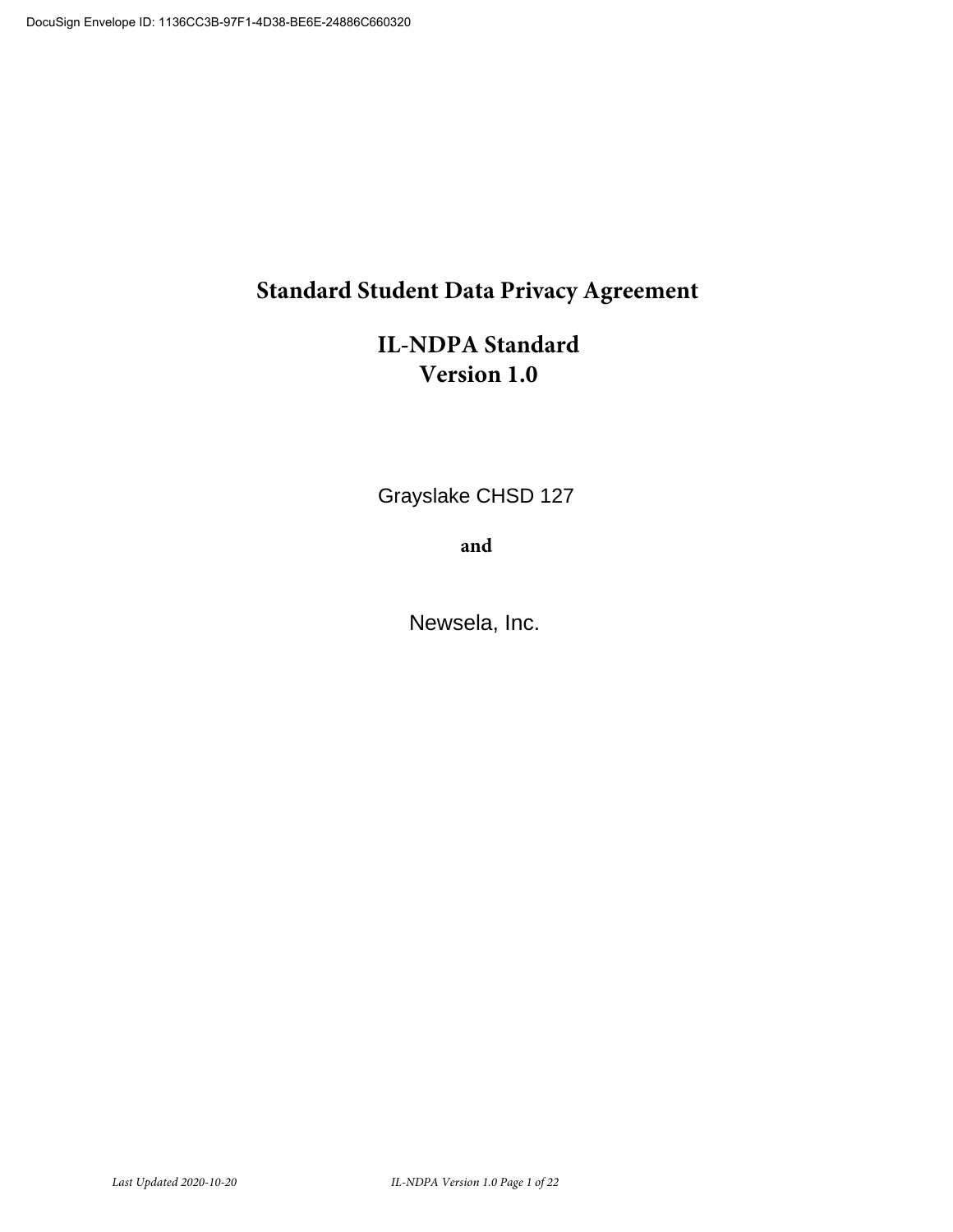This Student Data Privacy Agreement ("**DPA**") is entered into on the date of full execution (the "**Effective Date**") and is entered into by and between:

[Grayslake CHSD 127], located at [ <sup>400 N. Lake Street, Grayslake,</sup> ] (the "**Local Education Agency**" or "**LEA**") and

[ Newsela, Inc. ], located at [  $\frac{P.O. Box \ 25588}{Brocklyn, NY 11202}$  ] (the "**Provider**"). [ Newsela, Inc. ], located at [

**WHEREAS**, the Provider is providing educational or digital services to LEA.

**WHEREAS**, the Provider and LEA recognize the need to protect personally identifiable student information and other regulated data exchanged between them as required by applicable laws and regulations, such as the Family Educational Rights and Privacy Act ("**FERPA**") at 20 U.S.C. § 1232g (34 CFR Part 99); the Children's Online Privacy Protection Act ("COPPA") at 15 U.S.C. § 6501-6506 (16 CFR Part 312), applicable state privacy laws and regulations and

**WHEREAS**, the Provider and LEA desire to enter into this DPA for the purpose of establishing their respective obligations and duties in order to comply with applicable laws and regulations.

**NOW THEREFORE**, for good and valuable consideration, LEA and Provider agree as follows:

1. A description of the Services to be provided, the categories of Student Data that may be provided by LEA to Provider, and other information specific to this DPA are contained in the Standard Clauses hereto.

# 2. **Special Provisions.** *Check if Required*

 If checked, the Supplemental State Terms and attached hereto as **Exhibit "G"** are hereby incorporated by reference into this DPA in their entirety. ✔

 If checked, LEA and Provider agree to the additional terms or modifications set forth in **Exhibit "H". (Optional)** ✔

 If Checked, the Provider, has signed **Exhibit "E"** to the Standard Clauses, otherwise known as General Offer of Privacy Terms ✔

- 3. In the event of a conflict between the SDPC Standard Clauses, the State or Special Provisions will control. In the event there is conflict between the terms of the DPA and any other writing, including, but not limited to the Service Agreement and Provider Terms of Service or Privacy Policy the terms of this DPA shall control.
- 4. This DPA shall stay in effect for three years. Exhibit E will expire 3 years from the date the original DPA was signed.
- 5. The services to be provided by Provider to LEA pursuant to this DPA are detailed in **Exhibit "A"** (the "**Services**").
- 6. **Notices**. All notices or other communication required or permitted to be given hereunder may be given via e-mail transmission, or first-class mail, sent to the designated representatives below.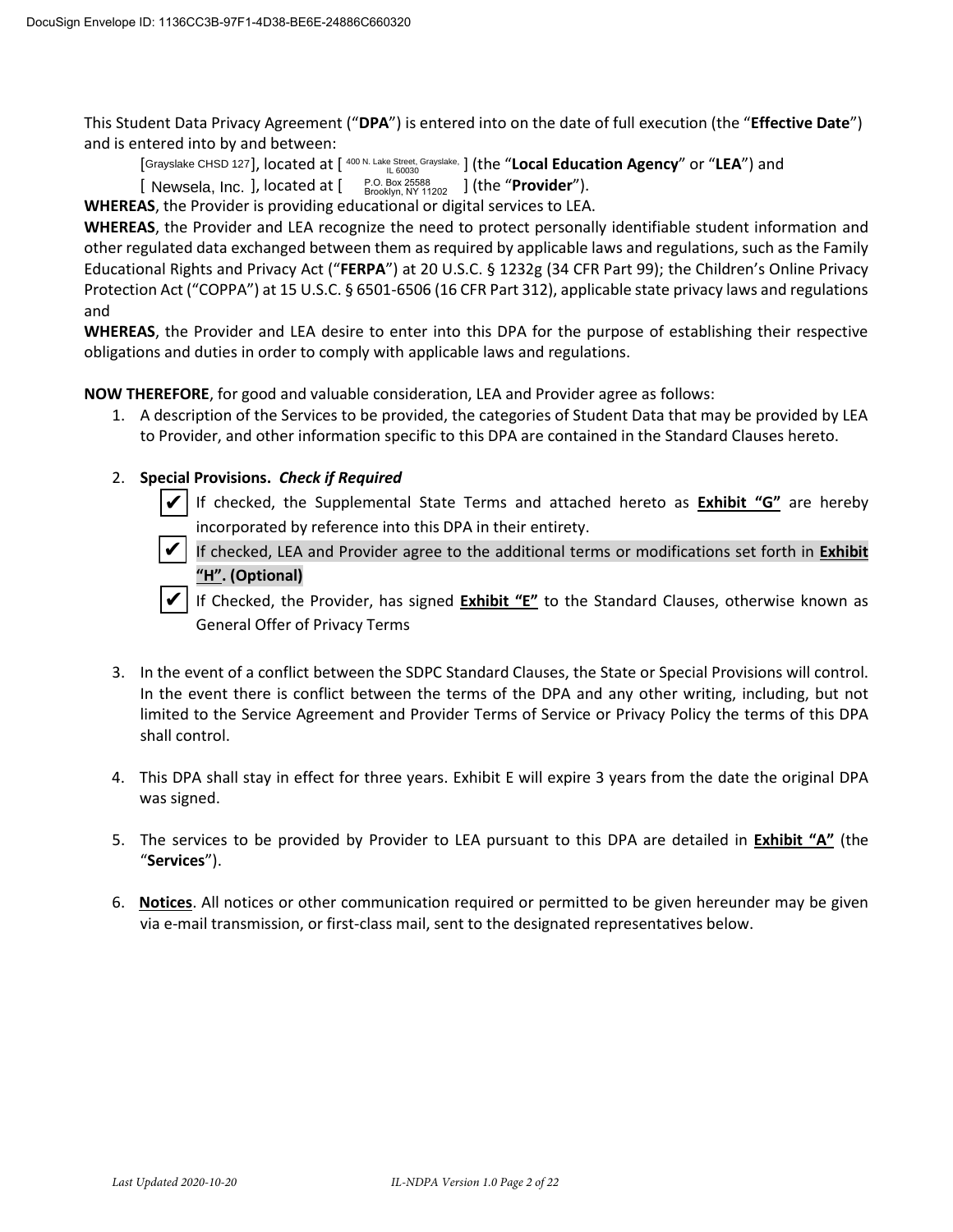| The designated representative for the LEA for this DPA is:      |                               |  |  |  |
|-----------------------------------------------------------------|-------------------------------|--|--|--|
| Name: Dr. Jessica lovinelli                                     | Title: Director of Technology |  |  |  |
| Address: 400 N. Lake Street, Grayslake, IL 60030                |                               |  |  |  |
| Phone: 847-986-3424<br>$_{Email:}$ jiovinelli@d127.org          |                               |  |  |  |
|                                                                 |                               |  |  |  |
|                                                                 |                               |  |  |  |
| The designated representative for the Provider for this DPA is: |                               |  |  |  |

Name: \_\_\_\_\_\_\_\_\_\_\_\_\_\_\_\_\_\_\_\_\_\_\_\_\_\_\_\_\_\_\_\_\_\_\_\_\_\_\_\_\_Title: \_\_\_\_\_\_\_\_\_\_\_\_\_\_\_\_\_\_\_\_\_\_\_\_\_ Chris Mezzatesta Chief Customer Officer Address: \_\_\_\_\_\_\_\_\_\_\_\_\_\_\_\_\_\_\_\_\_\_\_\_\_\_\_\_\_\_\_\_\_\_\_\_\_\_\_\_\_\_\_\_\_\_\_\_\_\_\_\_\_\_\_\_\_\_\_\_\_\_\_\_\_\_\_\_\_ P.O. Box 25588, Brooklyn, NY 11202

Phone: <u>(</u>914) 588-0099 \_\_\_\_\_\_\_\_\_\_\_\_\_\_\_\_\_\_\_\_\_\_\_Email: \_\_elizabeth.schapiro@newsela.com \_\_\_\_\_\_

**IN WITNESS WHEREOF**, LEA and Provider execute this DPA as of the Effective Date.

|     | LEA: Grayslake CHSD 127             |                                        |
|-----|-------------------------------------|----------------------------------------|
| By: | $\times T$ de $24$                  | Date: 02/25/2021                       |
|     | Printed Name: Dr. Jessica lovinelli | Title/Position: Director of Technology |

| <b>Provider:</b> | Newsela, Inc.                  |                                               |
|------------------|--------------------------------|-----------------------------------------------|
| — DocuSigned by: |                                |                                               |
|                  | By: Unis Mezzatesta            | Date: 2/22/2021                               |
|                  | -B4D98F5C0C40438               |                                               |
|                  | Printed Name: Chris Mezzatesta | <b>Title/Position: Chief Customer Officer</b> |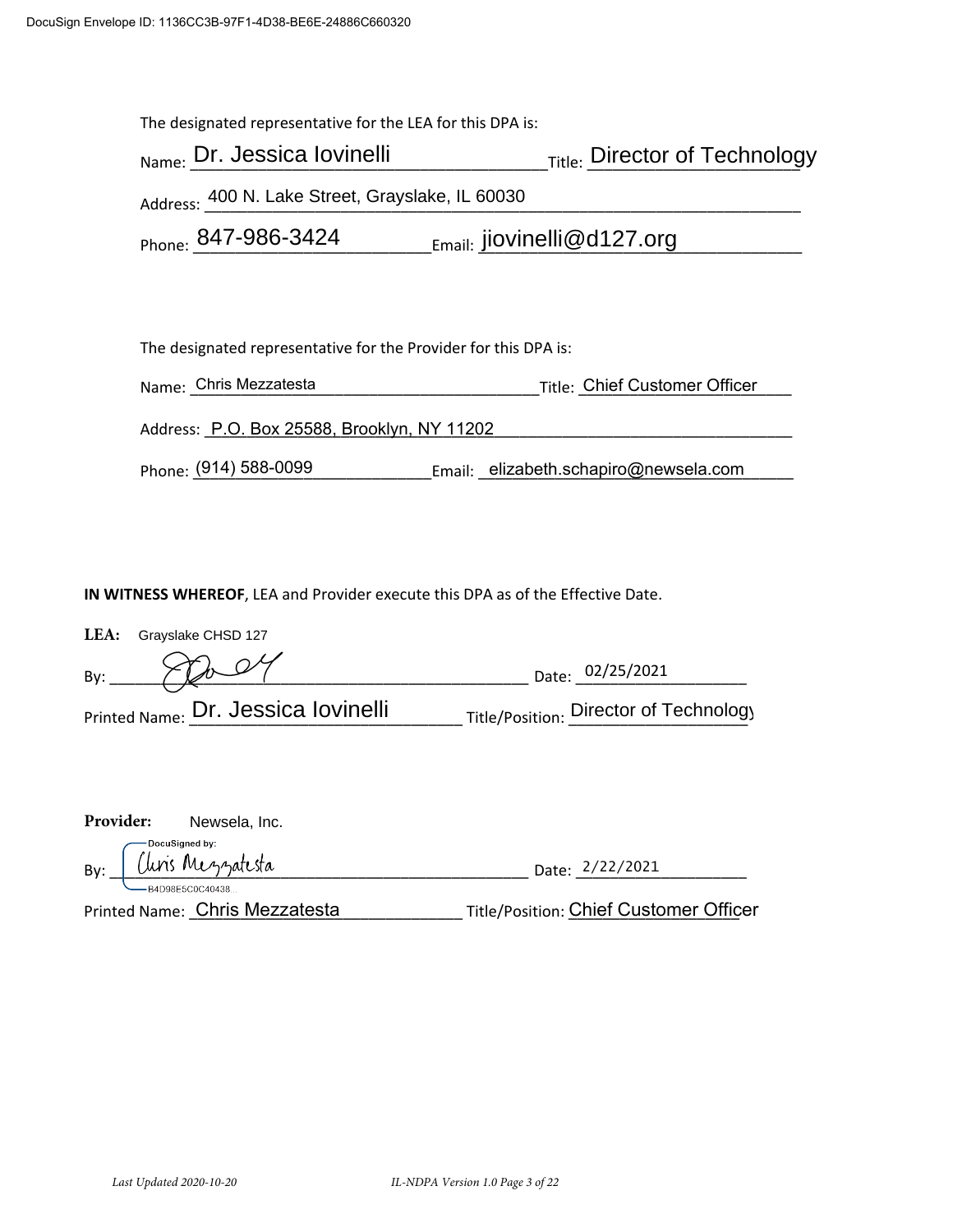#### **STANDARD CLAUSES**

Version 1.0

#### **ARTICLE I: PURPOSE AND SCOPE**

- **1. Purpose of DPA**. The purpose of this DPA is to describe the duties and responsibilities to protect Student Data including compliance with all applicable federal, state, and local privacy laws, rules, and regulations, all as may be amended from time to time. In performing these services, the Provider shall be considered a School Official with a legitimate educational interest, and performing services otherwise provided by the LEA. Provider shall be under the direct control and supervision of the LEA, with respect to its use of Student Data
- **2. Student Data to Be Provided**. In order to perform the Services described above, LEA shall provide Student Data as identified in the Schedule of Data, attached hereto as **Exhibit "B"**.
- **3. DPA Definitions**. The definition of terms used in this DPA is found in **Exhibit "C".** In the event of a conflict, definitions used in this DPA shall prevail over terms used in any other writing, including, but not limited to the Service Agreement, Terms of Service, Privacy Policies etc.

#### **ARTICLE II: DATA OWNERSHIP AND AUTHORIZED ACCESS**

- **1. Student Data Property of LEA**. All Student Data transmitted to the Provider pursuant to the Service Agreement is and will continue to be the property of and under the control of the LEA. The Provider further acknowledges and agrees that all copies of such Student Data transmitted to the Provider, including any modifications or additions or any portion thereof from any source, are subject to the provisions of this DPA in the same manner as the original Student Data. The Parties agree that as between them, all rights, including all intellectual property rights in and to Student Data contemplated per the Service Agreement, shall remain the exclusive property of the LEA. For the purposes of FERPA, the Provider shall be considered a School Official, under the control and direction of the LEA as it pertains to the use of Student Data, notwithstanding the above.
- **2. Parent Access**. To the extent required by law the LEA shall establish reasonable procedures by which a parent, legal guardian, or eligible student may review Education Records and/or Student Data correct erroneous information, and procedures for the transfer of student-generated content to a personal account, consistent with the functionality of services. Provider shall respond in a reasonably timely manner (and no later than forty five (45) days from the date of the request or pursuant to the time frame required under state law for an LEA to respond to a parent or student, whichever is sooner) to the LEA's request for Student Data in a student's records held by the Provider to view or correct as necessary. In the event that a parent of a student or other individual contacts the Provider to review any of the Student Data accessed pursuant to the Services, the Provider shall refer the parent or individual to the LEA, who will follow the necessary and proper procedures regarding the requested information.
- **3. Separate Account**. If Student-Generated Content is stored or maintained by the Provider, Provider shall, at the request of the LEA, transfer, or provide a mechanism for the LEA to transfer, said Student-Generated Content to a separate account created by the student.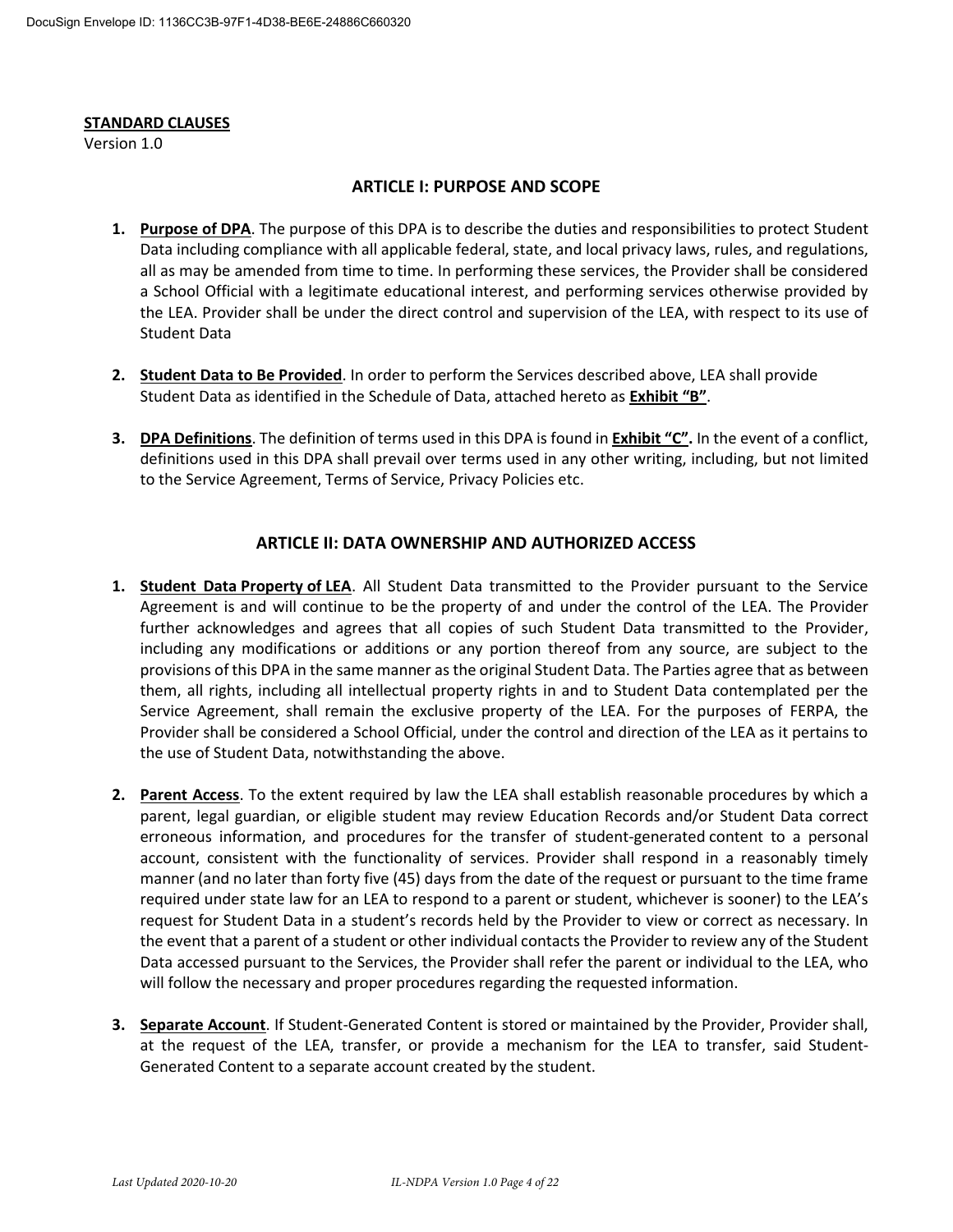- **4. Law Enforcement Requests**. Should law enforcement or other government entities ("Requesting Party(ies)") contact Provider with a request for Student Data held by the Provider pursuant to the Services, the Provider shall notify the LEA in advance of a compelled disclosure to the Requesting Party, unless lawfully directed by the Requesting Party not to inform the LEA of the request.
- **5. Subprocessors**. Provider shall enter into written agreements with all Subprocessors performing functions for the Provider in order for the Provider to provide the Services pursuant to the Service Agreement, whereby the Subprocessors agree to protect Student Data in a manner no less stringent than the terms of this DPA.

# **ARTICLE III: DUTIES OF LEA**

- **1. Provide Data in Compliance with Applicable Laws**. LEA shall provide Student Data for the purposes of obtaining the Services in compliance with all applicable federal, state, and local privacy laws, rules, and regulations, all as may be amended from time to time.
- **2. Annual Notification of Rights**. If the LEA has a policy of disclosing Education Records and/or Student Data under FERPA (34 CFR § 99.31(a)(1)), LEA shall include a specification of criteria for determining who constitutes a school official and what constitutes a legitimate educational interest in its annual notification of rights.
- **3. Reasonable Precautions**. LEA shall take reasonable precautions to secure usernames, passwords, and any other means of gaining access to the services and hosted Student Data.
- **4. Unauthorized Access Notification**. LEA shall notify Provider promptly of any known unauthorized access. LEA will assist Provider in any efforts by Provider to investigate and respond to any unauthorized access.

# **ARTICLE IV: DUTIES OF PROVIDER**

- **1. Privacy Compliance**. The Provider shall comply with all applicable federal, state, and local laws, rules, and regulations pertaining to Student Data privacy and security, all as may be amended from time to time.
- **2. Authorized Use**. The Student Data shared pursuant to the Service Agreement, including persistent unique identifiers, shall be used for no purpose other than the Services outlined in Exhibit A or stated in the Service Agreement and/or otherwise authorized under the statutes referred to herein this DPA.
- **3. Provider Employee Obligation**. Provider shall require all of Provider's employees and agents who have access to Student Data to comply with all applicable provisions of this DPA with respect to the Student Data shared under the Service Agreement. Provider agrees to require and maintain an appropriate confidentiality agreement from each employee or agent with access to Student Data pursuant to the Service Agreement.
- **4. No Disclosure**. Provider acknowledges and agrees that it shall not make any re-disclosure of any Student Data or any portion thereof, including without limitation, user content or other non-public information and/or personally identifiable information contained in the Student Data other than as directed or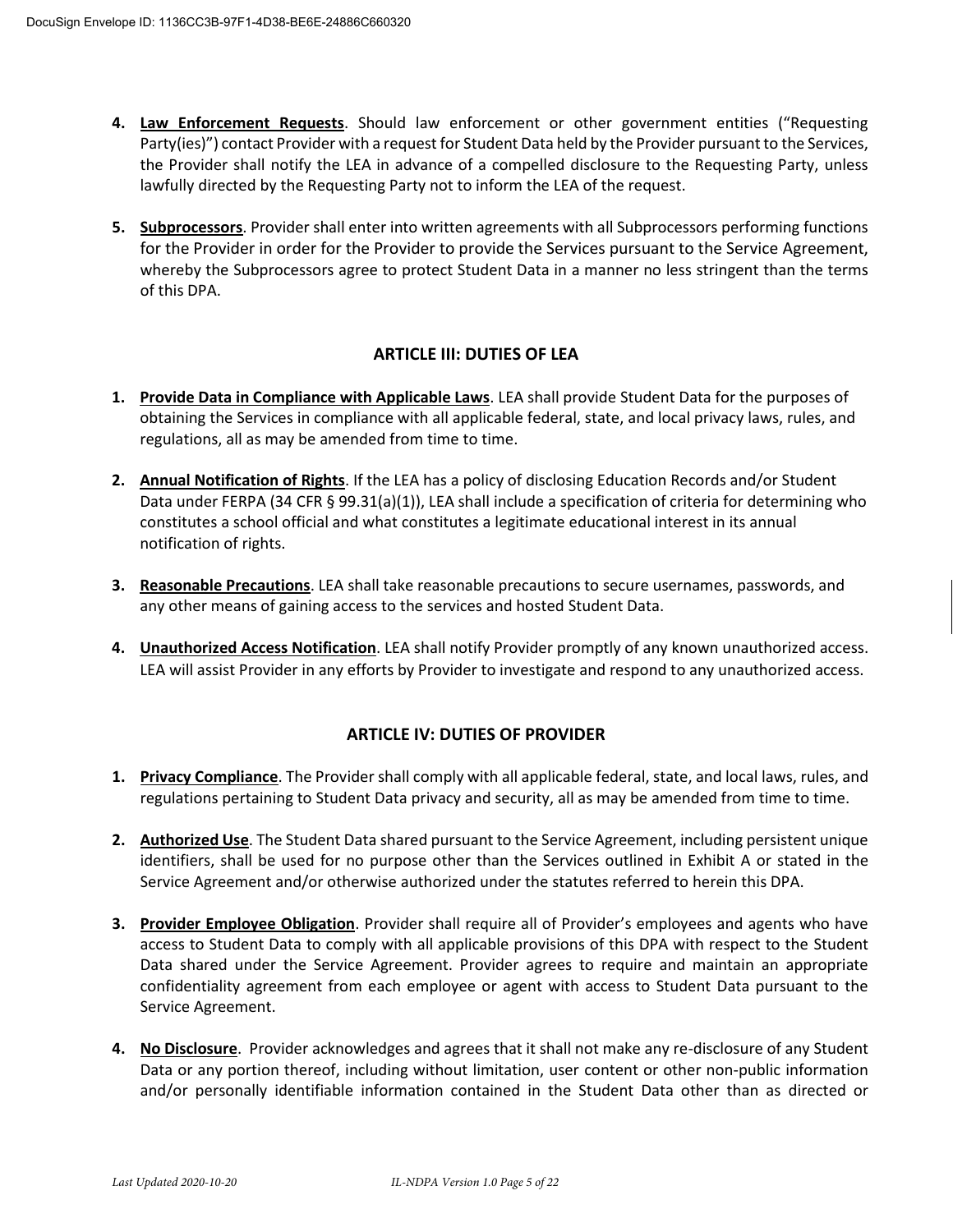permitted by the LEA or this DPA. This prohibition against disclosure shall not apply to aggregate summaries of De-Identified information, Student Data disclosed pursuant to a lawfully issued subpoena or other legal process, or to subprocessors performing services on behalf of the Provider pursuant to this DPA. Provider will not Sell Student Data to any third party.

- **5. De-Identified Data**: Provider agrees not to attempt to re-identify de-identified Student Data. De-Identified Data may be used by the Provider for those purposes allowed under FERPA and the following purposes: (1) assisting the LEA or other governmental agencies in conducting research and other studies; and (2) research and development of the Provider's educational sites, services, or applications, and to demonstrate the effectiveness of the Services; and (3) for adaptive learning purpose and for customized student learning. Provider's use of De-Identified Data shall survive termination of this DPA or any request by LEA to return or destroy Student Data. Except for Subprocessors, Provider agrees not to transfer deidentified Student Data to any party unless (a) that party agrees in writing not to attempt re-identification, and (b) prior written notice has been given to the LEA who has provided prior written consent for such transfer. Prior to publishing any document that names the LEA explicitly or indirectly, the Provider shall obtain the LEA's written approval of the manner in which de-identified data is presented.
- **6. Disposition of Data**. Upon written request from the LEA, Provider shall dispose of or provide a mechanism for the LEA to transfer Student Data obtained under the Service Agreement, within sixty (60) days of the date of said request and according to a schedule and procedure as the Parties may reasonably agree. Upon termination of this DPA, if no written request from the LEA is received, Provider shall dispose of all Student Data after providing the LEA with reasonable prior notice. The duty to dispose of Student Data shall not extend to Student Data that had been De-Identified or placed in a separate student account pursuant to section II 3. The LEA may employ a "Directive for Disposition of Data" form, a copy of which is attached hereto as **Exhibit "D"**. If the LEA and Provider employ Exhibit "D," no further written request or notice is required on the part of either party prior to the disposition of Student Data described in Exhibit "D.
- **7. Advertising Limitations.** Provider is prohibited from using, disclosing, or selling Student Data to (a) inform, influence, or enable Targeted Advertising; or (b) develop a profile of a student, family member/guardian or group, for any purpose other than providing the Service to LEA. This section does not prohibit Provider from using Student Data (i) for adaptive learning or customized student learning (including generating personalized learning recommendations); or (ii) to make product recommendations to teachers or LEA employees; or (iii) to notify account holders about new education product updates, features, or services or from otherwise using Student Data as permitted in this DPA and its accompanying exhibits

# **ARTICLE V: DATA PROVISIONS**

- **1. Data Storage**. Where required by applicable law, Student Data shall be stored within the United States. Upon request of the LEA, Provider will provide a list of the locations where Student Data is stored.
- **2. Audits.** No more than once a year, or following unauthorized access, upon receipt of a written request from the LEA with at least ten (10) business days' notice and upon the execution of an appropriate confidentiality agreement, the Provider will allow the LEA to audit the security and privacy measures that are in place to ensure protection of Student Data or any portion thereof as it pertains to the delivery of services to the LEA . The Provider will cooperate reasonably with the LEA and any local, state, or federal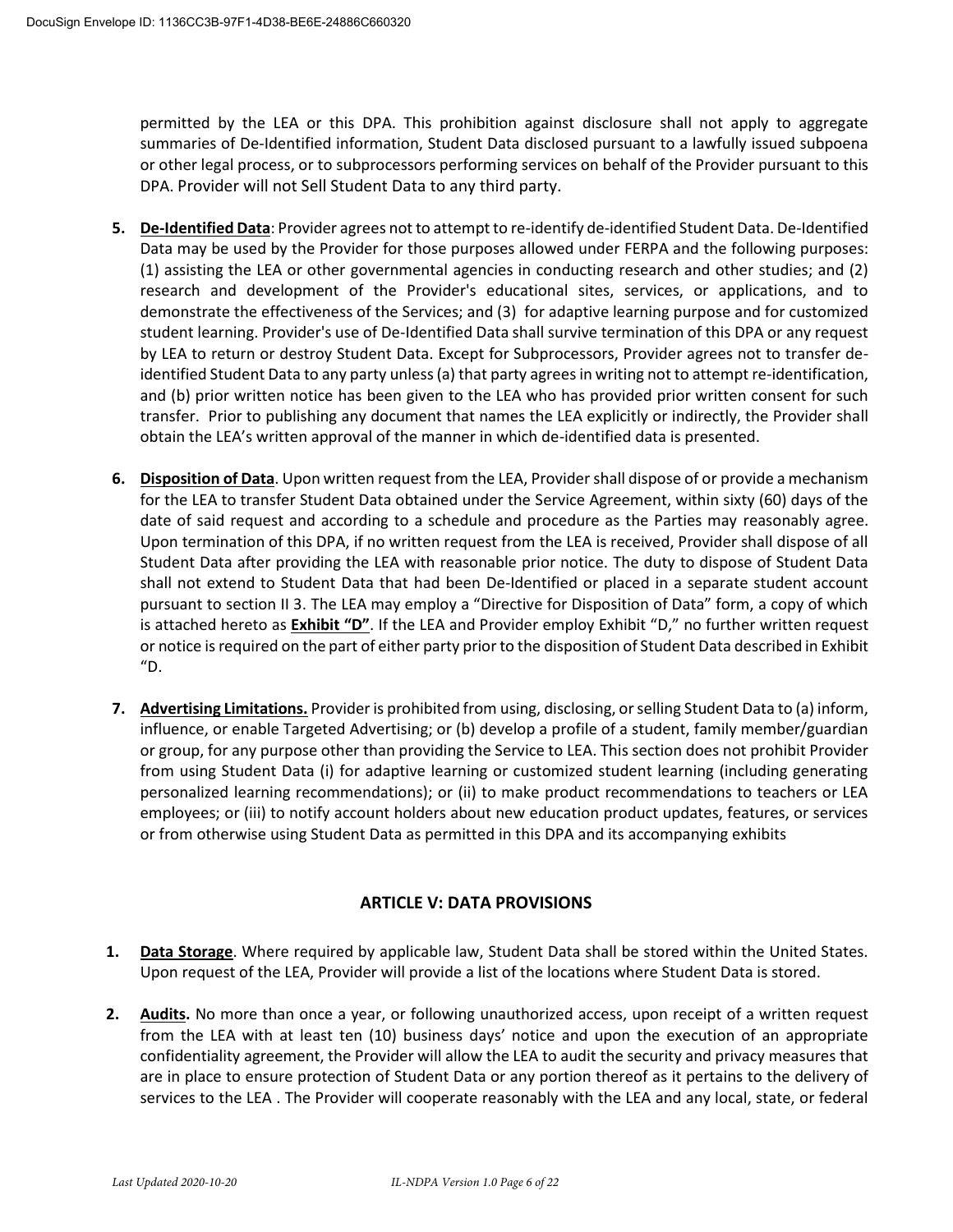agency with oversight authority or jurisdiction in connection with any audit or investigation of the Provider and/or delivery of Services to students and/or LEA, and shall provide reasonable access to the Provider's facilities, staff, agents and LEA's Student Data and all records pertaining to the Provider, LEA and delivery of Services to the LEA. Failure to reasonably cooperate shall be deemed a material breach of the DPA.

- **3. Data Security**. The Provider agrees to utilize administrative, physical, and technical safeguards designed to protect Student Data from unauthorized access, disclosure, acquisition, destruction, use, or modification. The Provider shall adhere to any applicable law relating to data security. The provider shall implement an adequate Cybersecurity Framework based on one of the nationally recognized standards set forth set forth in **Exhibit "F"**. Exclusions, variations, or exemptions to the identified Cybersecurity Framework must be detailed in an attachment to **Exhibit "H"**. Additionally, Provider may choose to further detail its security programs and measures that augment or are in addition to the Cybersecurity Framework in **Exhibit "F"**. Provider shall provide, in the Standard Schedule to the DPA, contact information of an employee who LEA may contact if there are any data security concerns or questions.
- **4. Data Breach**. In the event of an unauthorized release, disclosure or acquisition of Student Data that compromises the security, confidentiality or integrity of the Student Data maintained by the Provider the Provider shall provide notification to LEA within seventy-two (72) hours of confirmation of the incident, unless notification within this time limit would disrupt investigation of the incident by law enforcement. In such an event, notification shall be made within a reasonable time after the incident. Provider shall follow the following process:
	- (1) The security breach notification described above shall include, at a minimum, the following information to the extent known by the Provider and as it becomes available:
		- i. The name and contact information of the reporting LEA subject to this section.
		- ii. A list of the types of personal information that were or are reasonably believed to have been the subject of a breach.
		- iii. If the information is possible to determine at the time the notice is provided, then either (1) the date of the breach, (2) the estimated date of the breach, or (3) the date range within which the breach occurred. The notification shall also include the date of the notice.
		- iv. Whether the notification was delayed as a result of a law enforcement investigation, if that information is possible to determine at the time the notice is provided; and
		- v. A general description of the breach incident, if that information is possible to determine at the time the notice is provided.
	- (2) Provider agrees to adhere to all federal and state requirements with respect to a data breach related to the Student Data, including, when appropriate or required, the required responsibilities and procedures for notification and mitigation of any such data breach.
	- (3) Provider further acknowledges and agrees to have a written incident response plan that reflects best practices and is consistent with industry standards and federal and state law for responding to a data breach, breach of security, privacy incident or unauthorized acquisition or use of Student Data or any portion thereof, including personally identifiable information and agrees to provide LEA, upon request, with a summary of said written incident response plan.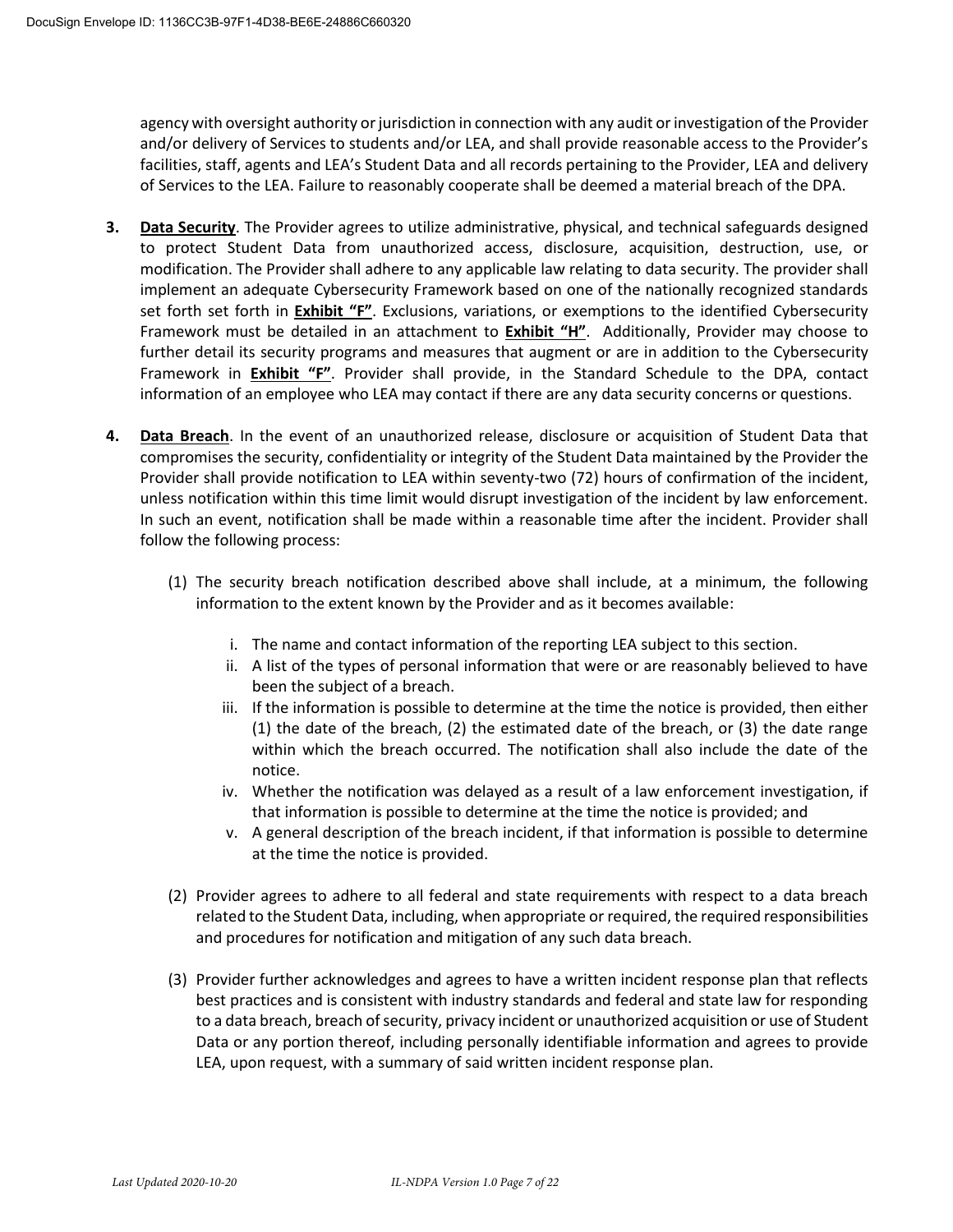- (4) LEA shall provide notice and facts surrounding the breach to the affected students, parents or guardians.
- (5) In the event of a breach originating from LEA's use of the Service, Provider shall cooperate with LEA to the extent necessary to expeditiously secure Student Data.

#### **ARTICLE VI: GENERAL OFFER OF TERMS**

Provider may, by signing the attached form of "General Offer of Privacy Terms" (General Offer, attached hereto as **Exhibit "E"**), be bound by the terms of **Exhibit "E"** to any other LEA who signs the acceptance on said Exhibit. The form is limited by the terms and conditions described therein.

#### **ARTICLE VII: MISCELLANEOUS**

- **1. Termination**. In the event that either Party seeks to terminate this DPA, they may do so by mutual written consent so long as the Service Agreement has lapsed or has been terminated. Either party may terminate this DPA and any service agreement or contract if the other party breaches any terms of this DPA.
- **2. Effect of Termination Survival**. If the Service Agreement is terminated, the Provider shall destroy all of LEA's Student Data pursuant to Article IV, section 6.
- **3. Priority of Agreements**. This DPA shall govern the treatment of Student Data in order to comply with the privacy protections, including those found in FERPA and all applicable privacy statutes identified in this DPA. In the event there is conflict between the terms of the DPA and the Service Agreement, Terms of Service, Privacy Policies, or with any other bid/RFP, license agreement, or writing, the terms of this DPA shall apply and take precedence. In the event of a conflict between Exhibit H, the SDPC Standard Clauses, and/or the Supplemental State Terms, Exhibit H will control, followed by the Supplemental State Terms. Except as described in this paragraph herein, all other provisions of the Service Agreement shall remain in effect.
- **4. Entire Agreement**. This DPA and the Service Agreement constitute the entire agreement of the Parties relating to the subject matter hereof and supersedes all prior communications, representations, or agreements, oral or written, by the Parties relating thereto. This DPA may be amended and the observance of any provision of this DPA may be waived (either generally or in any particular instance and either retroactively or prospectively) only with the signed written consent of both Parties. Neither failure nor delay on the part of any Party in exercising any right, power, or privilege hereunder shall operate as a waiver of such right, nor shall any single or partial exercise of any such right, power, or privilege preclude any further exercise thereof or the exercise of any other right, power, or privilege.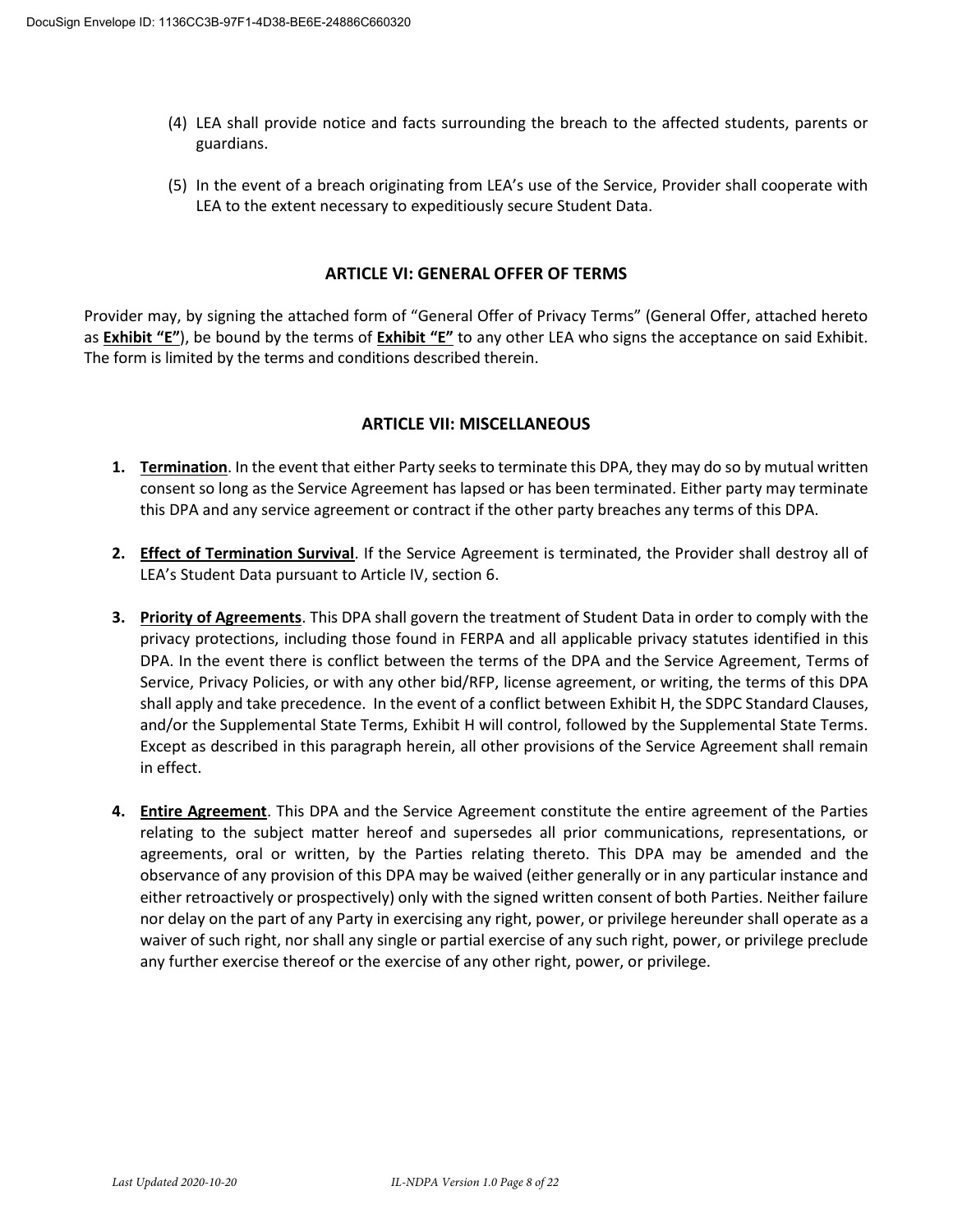- **5. Severability**. Any provision of this DPA that is prohibited or unenforceable in any jurisdiction shall, as to such jurisdiction, be ineffective to the extent of such prohibition or unenforceability without invalidating the remaining provisions of this DPA, and any such prohibition or unenforceability in any jurisdiction shall not invalidate or render unenforceable such provision in any other jurisdiction. Notwithstanding the foregoing, if such provision could be more narrowly drawn so as not to be prohibited or unenforceable in such jurisdiction while, at the same time, maintaining the intent of the Parties, it shall, as to such jurisdiction, be so narrowly drawn without invalidating the remaining provisions of this DPA or affecting the validity or enforceability of such provision in any other jurisdiction.
- **6. Governing Law; Venue and Jurisdiction**. THIS DPA WILL BE GOVERNED BY AND CONSTRUED IN ACCORDANCE WITH THE LAWS OF THE STATE OF THE LEA, WITHOUT REGARD TO CONFLICTS OF LAW PRINCIPLES. EACH PARTY CONSENTS AND SUBMITS TO THE SOLE AND EXCLUSIVE JURISDICTION TO THE STATE AND FEDERAL COURTS FOR THE COUNTY OF THE LEA FOR ANY DISPUTE ARISING OUT OF OR RELATING TO THIS DPA OR THE TRANSACTIONS CONTEMPLATED HEREBY.
- **7. Successors Bound**: This DPA is and shall be binding upon the respective successors in interest to Provider in the event of a merger, acquisition, consolidation or other business reorganization or sale of all or substantially all of the assets of such business In the event that the Provider sells, merges, or otherwise disposes of its business to a successor during the term of this DPA, the Provider shall provide written notice to the LEA no later than sixty (60) days after the closing date of sale, merger, or disposal. Such notice shall include a written, signed assurance that the successor will assume the obligations of the DPA and any obligations with respect to Student Data within the Service Agreement. The LEA has the authority to terminate the DPA if it disapproves of the successor to whom the Provider is selling, merging, or otherwise disposing of its business.
- **8. Authority.** Each party represents that it is authorized to bind to the terms of this DPA, including confidentiality and destruction of Student Data and any portion thereof contained therein, all related or associated institutions, individuals, employees or contractors who may have access to the Student Data and/or any portion thereof.
- **9. Waiver**. No delay or omission by either party to exercise any right hereunder shall be construed as a waiver of any such right and both parties reserve the right to exercise any such right from time to time, as often as may be deemed expedient.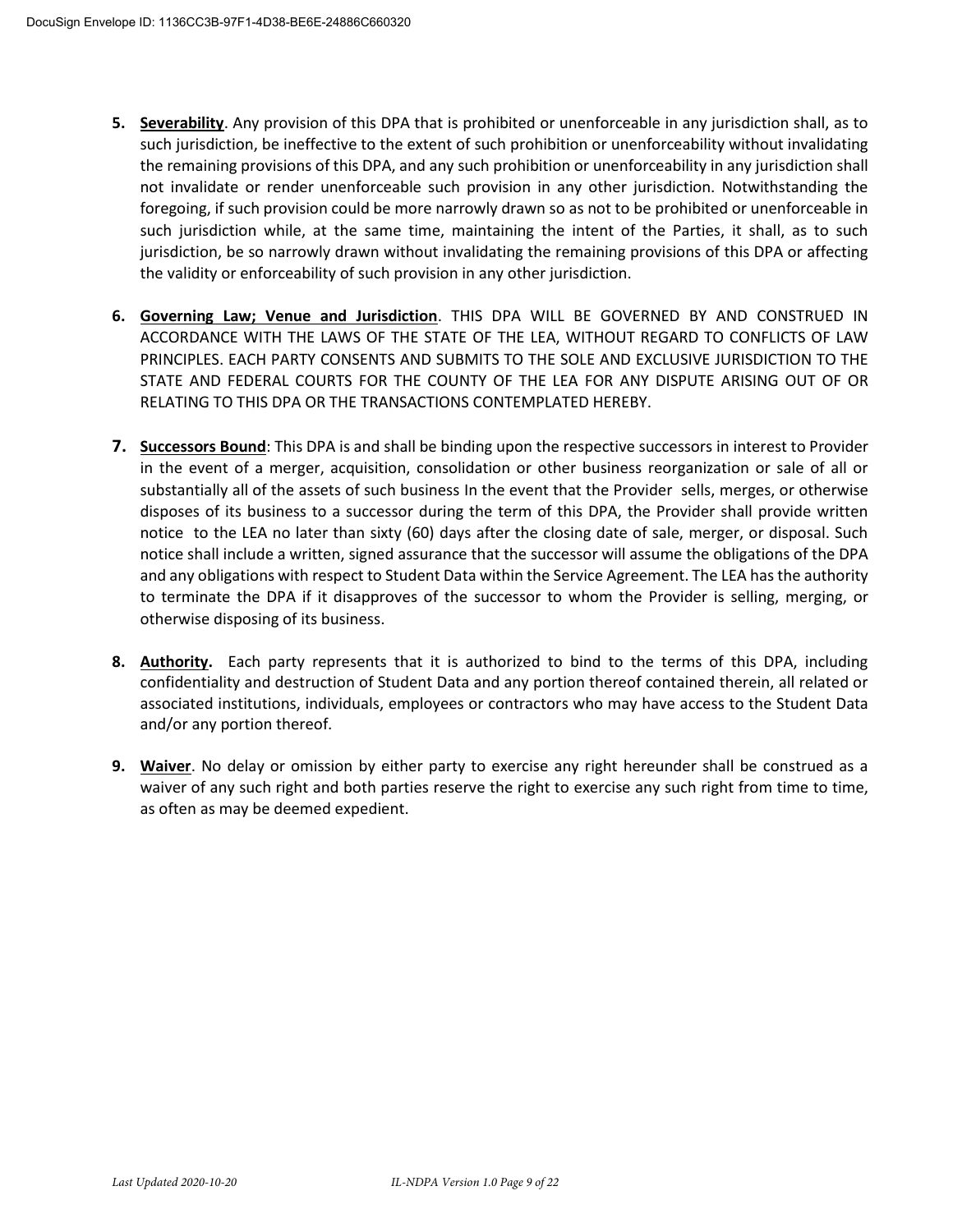### **EXHIBIT "A" DESCRIPTION OF SERVICES**

Newsela provides content at differentiated consumption levels along with integrated assessments via www.newsela.com (the " Website"), the Newsela mobile application (" App") and any other websites or applications of Newsela, Inc. Services include ongoing upgrading of the consumption level algorithm, communications with teachers and administrators in support of their use of the product, as well as the benefits of related research and development, improvements and supplements supporting the Newsela offerings, the Website and/or the App (collectively, the "Services").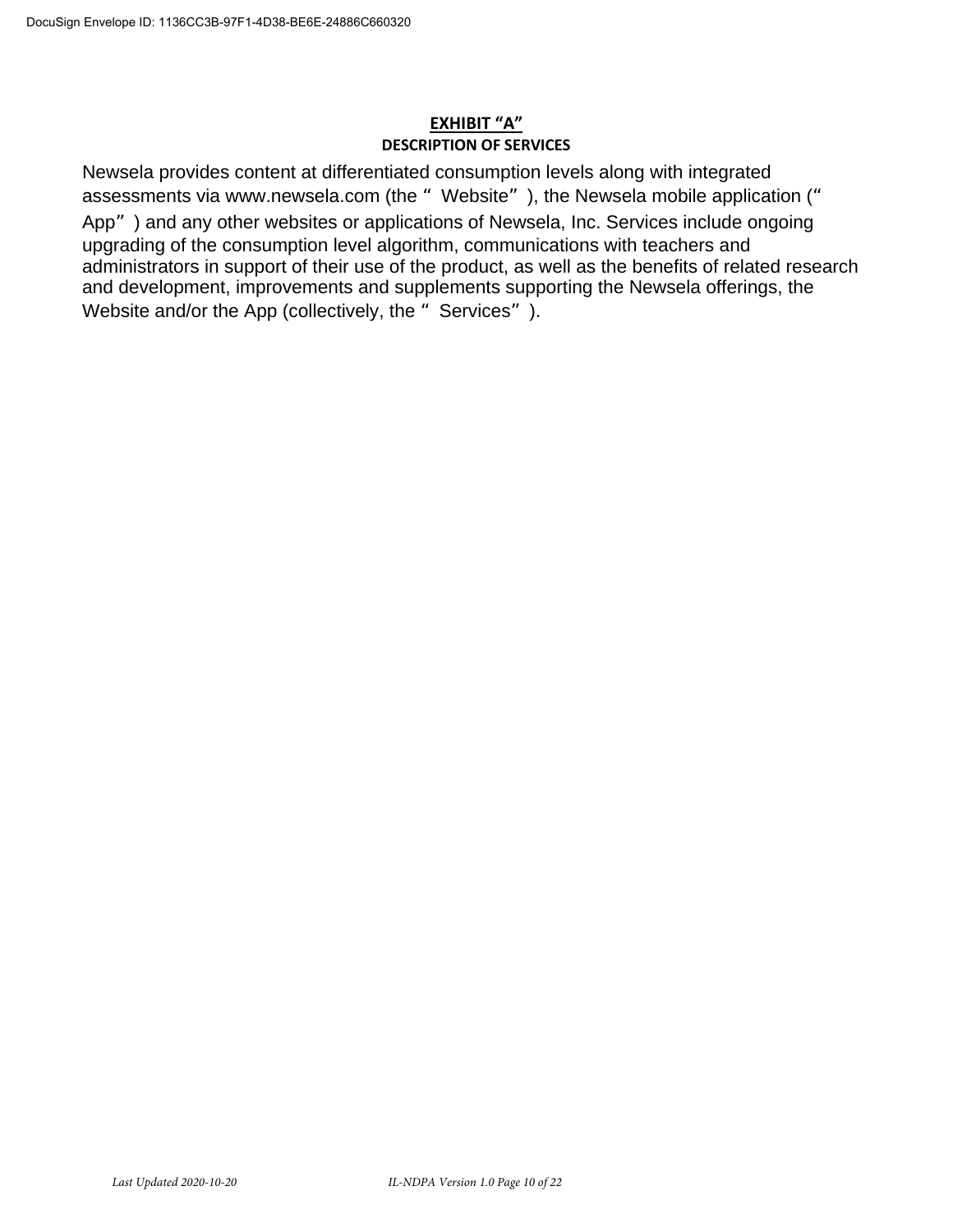# **EXHIBIT "B" SCHEDULE OF DATA**

| <b>Category of Data</b>           | <b>Elements</b>                                                         |  | <b>Check if Used</b><br>by Your System |  |
|-----------------------------------|-------------------------------------------------------------------------|--|----------------------------------------|--|
| <b>Application Technology</b>     | IP Addresses of users, Use of cookies, etc.                             |  |                                        |  |
| Meta Data                         | Other application technology meta data-Please specify:                  |  |                                        |  |
|                                   | Browser user agents                                                     |  |                                        |  |
| <b>Application Use Statistics</b> | Meta data on user interaction with application                          |  |                                        |  |
| Assessment                        | Standardized test scores                                                |  |                                        |  |
|                                   | Observation data                                                        |  |                                        |  |
|                                   | Other assessment data-Please specify:                                   |  |                                        |  |
| Attendance                        | Student school (daily) attendance data                                  |  |                                        |  |
|                                   | Student class attendance data                                           |  |                                        |  |
| Communications                    | Online communications captured (emails, blog entries)                   |  |                                        |  |
| Conduct                           | Conduct or behavioral data                                              |  |                                        |  |
| Demographics                      | Date of Birth                                                           |  |                                        |  |
|                                   | Place of Birth                                                          |  |                                        |  |
|                                   | Gender                                                                  |  |                                        |  |
|                                   | Ethnicity or race                                                       |  |                                        |  |
|                                   | Language information (native, or primary language spoken by<br>student) |  |                                        |  |
|                                   | Other demographic information-Please specify:                           |  |                                        |  |
| Enrollment                        | Student school enrollment                                               |  |                                        |  |
|                                   | Student grade level                                                     |  |                                        |  |
|                                   | Homeroom                                                                |  |                                        |  |
|                                   | Guidance counselor                                                      |  |                                        |  |
|                                   | Specific curriculum programs                                            |  |                                        |  |
|                                   | Year of graduation                                                      |  |                                        |  |
|                                   | Other enrollment information-Please specify:                            |  |                                        |  |
| Parent/Guardian Contact           | Address                                                                 |  |                                        |  |
| Information                       | Email                                                                   |  |                                        |  |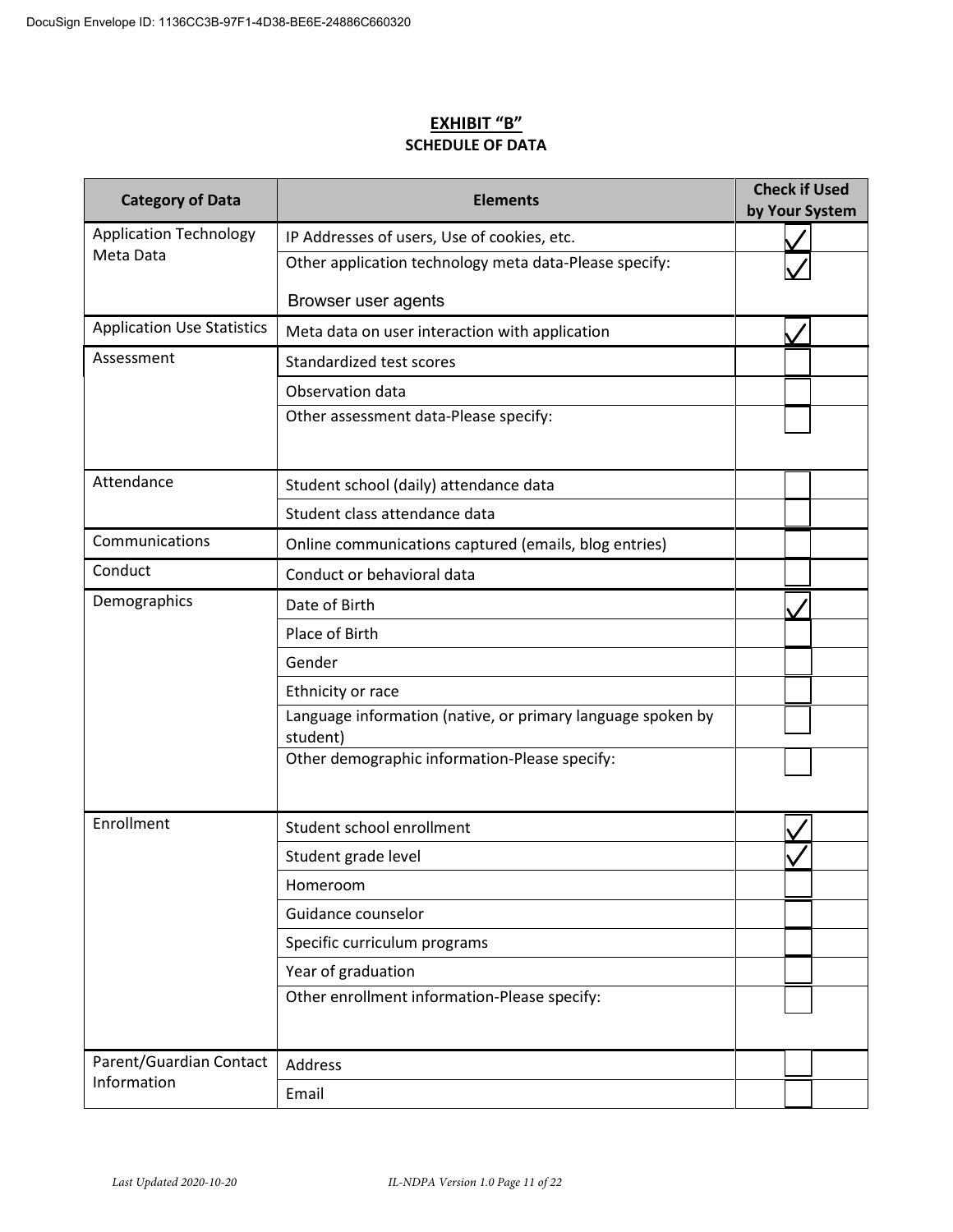| <b>Category of Data</b>              | <b>Check if Used</b><br><b>Elements</b><br>by Your System                                                                    |  |  |  |
|--------------------------------------|------------------------------------------------------------------------------------------------------------------------------|--|--|--|
|                                      | Phone                                                                                                                        |  |  |  |
| Parent/Guardian ID                   | Parent ID number (created to link parents to students)                                                                       |  |  |  |
| Parent/Guardian Name                 | First and/or Last                                                                                                            |  |  |  |
| Schedule                             | Student scheduled courses                                                                                                    |  |  |  |
|                                      | <b>Teacher names</b>                                                                                                         |  |  |  |
| Special Indicator                    | English language learner information                                                                                         |  |  |  |
|                                      | Low income status                                                                                                            |  |  |  |
|                                      | Medical alerts/ health data                                                                                                  |  |  |  |
|                                      | Student disability information                                                                                               |  |  |  |
|                                      | Specialized education services (IEP or 504)                                                                                  |  |  |  |
|                                      | Living situations (homeless/foster care)                                                                                     |  |  |  |
|                                      | Other indicator information-Please specify:                                                                                  |  |  |  |
|                                      |                                                                                                                              |  |  |  |
| <b>Student Contact</b>               | Address                                                                                                                      |  |  |  |
| Information                          | Email                                                                                                                        |  |  |  |
|                                      | Phone                                                                                                                        |  |  |  |
| <b>Student Identifiers</b>           | Local (School district) ID number                                                                                            |  |  |  |
|                                      | State ID number                                                                                                              |  |  |  |
|                                      | Provider/App assigned student ID number                                                                                      |  |  |  |
|                                      | Student app username                                                                                                         |  |  |  |
|                                      | Student app passwords                                                                                                        |  |  |  |
| <b>Student Name</b>                  | First and/or Last                                                                                                            |  |  |  |
| Student In App<br>Performance        | Program/application performance (typing program-student<br>types 60 wpm, reading program-student reads below grade<br>level) |  |  |  |
| <b>Student Program</b><br>Membership | Academic or extracurricular activities a student may belong to<br>or participate in                                          |  |  |  |
| <b>Student Survey</b><br>Responses   | Student responses to surveys or questionnaires                                                                               |  |  |  |
| Student work                         | Student generated content; writing, pictures, etc.                                                                           |  |  |  |
|                                      | Other student work data -Please specify:                                                                                     |  |  |  |
|                                      | Multiple choice quiz answers, annotations                                                                                    |  |  |  |
| Transcript                           | Student course grades                                                                                                        |  |  |  |
|                                      | Student course data                                                                                                          |  |  |  |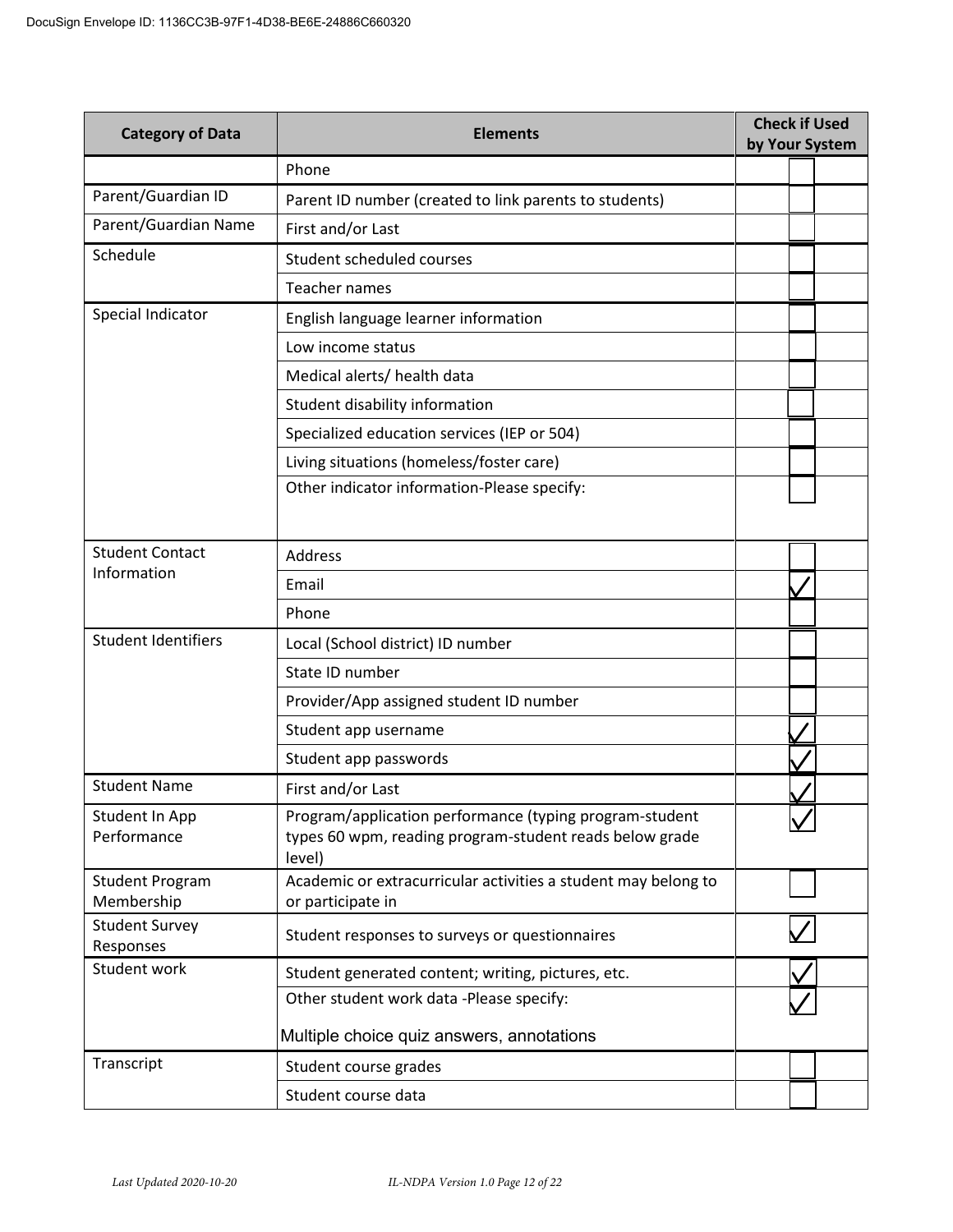| <b>Category of Data</b> | <b>Elements</b>                                                                                                                 | <b>Check if Used</b><br>by Your System |
|-------------------------|---------------------------------------------------------------------------------------------------------------------------------|----------------------------------------|
|                         | Student course grades/ performance scores                                                                                       |                                        |
|                         | Other transcript data - Please specify:                                                                                         |                                        |
|                         |                                                                                                                                 |                                        |
| Transportation          | Student bus assignment                                                                                                          |                                        |
|                         | Student pick up and/or drop off location                                                                                        |                                        |
|                         | Student bus card ID number                                                                                                      |                                        |
|                         | Other transportation data - Please specify:                                                                                     |                                        |
| Other                   | Please list each additional data element used, stored, or<br>collected by your application:                                     |                                        |
| None                    | No Student Data collected at this time. Provider will<br>immediately notify LEA if this designation is no longer<br>applicable. |                                        |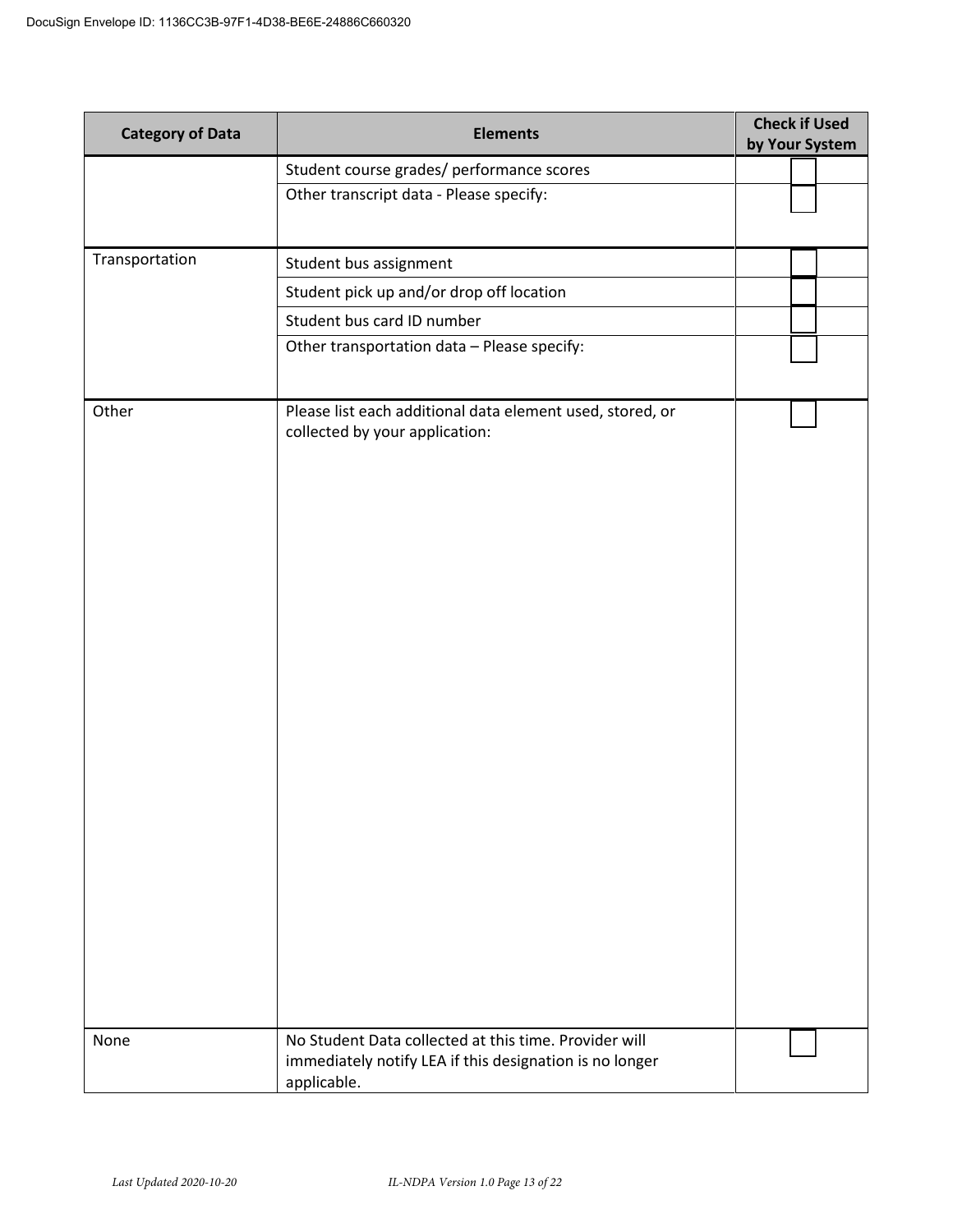# **EXHIBIT "C" DEFINITIONS**

**De-Identified Data and De-Identification**: Records and information are considered to be de-identified when all personally identifiable information has been removed or obscured, such that the remaining information does not reasonably identify a specific individual, including, but not limited to, any information that, alone or in combination is linkable to a specific student and provided that the educational agency, or other party, has made a reasonable determination that a student's identity is not personally identifiable, taking into account reasonable available information.

**Educational Records**: Educational Records are records, files, documents, and other materials directly related to a student and maintained by the school or local education agency, or by a person acting for such school or local education agency, including but not limited to, records encompassing all the material kept in the student's cumulative folder, such as general identifying data, records of attendance and of academic work completed, records of achievement, and results of evaluative tests, health data, disciplinary status, test protocols and individualized education programs.

**Metadata**: means information that provides meaning and context to other data being collected; including, but not limited to: date and time records and purpose of creation Metadata that have been stripped of all direct and indirect identifiers are not considered Personally Identifiable Information.

**Operator**: means the operator of an internet website, online service, online application, or mobile application with actual knowledge that the site, service, or application is used for K–12 school purposes. Any entity that operates an internet website, online service, online application, or mobile application that has entered into a signed, written agreement with an LEA to provide a service to that LEA shall be considered an "operator" for the purposes of this section.

**Originating** LEA: An LEA who originally executes the DPA in its entirety with the Provider.

**Provider**: For purposes of the DPA, the term "Provider" means provider of digital educational software or services, including cloud-based services, for the digital storage, management, and retrieval of Student Data. Within the DPA the term "Provider" includes the term "Third Party" and the term "Operator" as used in applicable state statutes.

**Student Generated Content**: The term "student-generated content" means materials or content created by a student in the services including, but not limited to, essays, research reports, portfolios, creative writing, music or other audio files, photographs, videos, and account information that enables ongoing ownership of student content.

**School Official**: For the purposes of this DPA and pursuant to 34 CFR § 99.31(b), a School Official is a contractor that: (1) Performs an institutional service or function for which the agency or institution would otherwise use employees; (2) Is under the direct control of the agency or institution with respect to the use and maintenance of Student Data including Education Records; and (3) Is subject to 34 CFR § 99.33(a) governing the use and redisclosure of personally identifiable information from Education Records.

**Service Agreement**: Refers to the Contract, Purchase Order or Terms of Service or Terms of Use.

**Student Data**: Student Data includes any data, whether gathered by Provider or provided by LEA or its users, students, or students' parents/guardians, that is descriptive of the student including, but not limited to,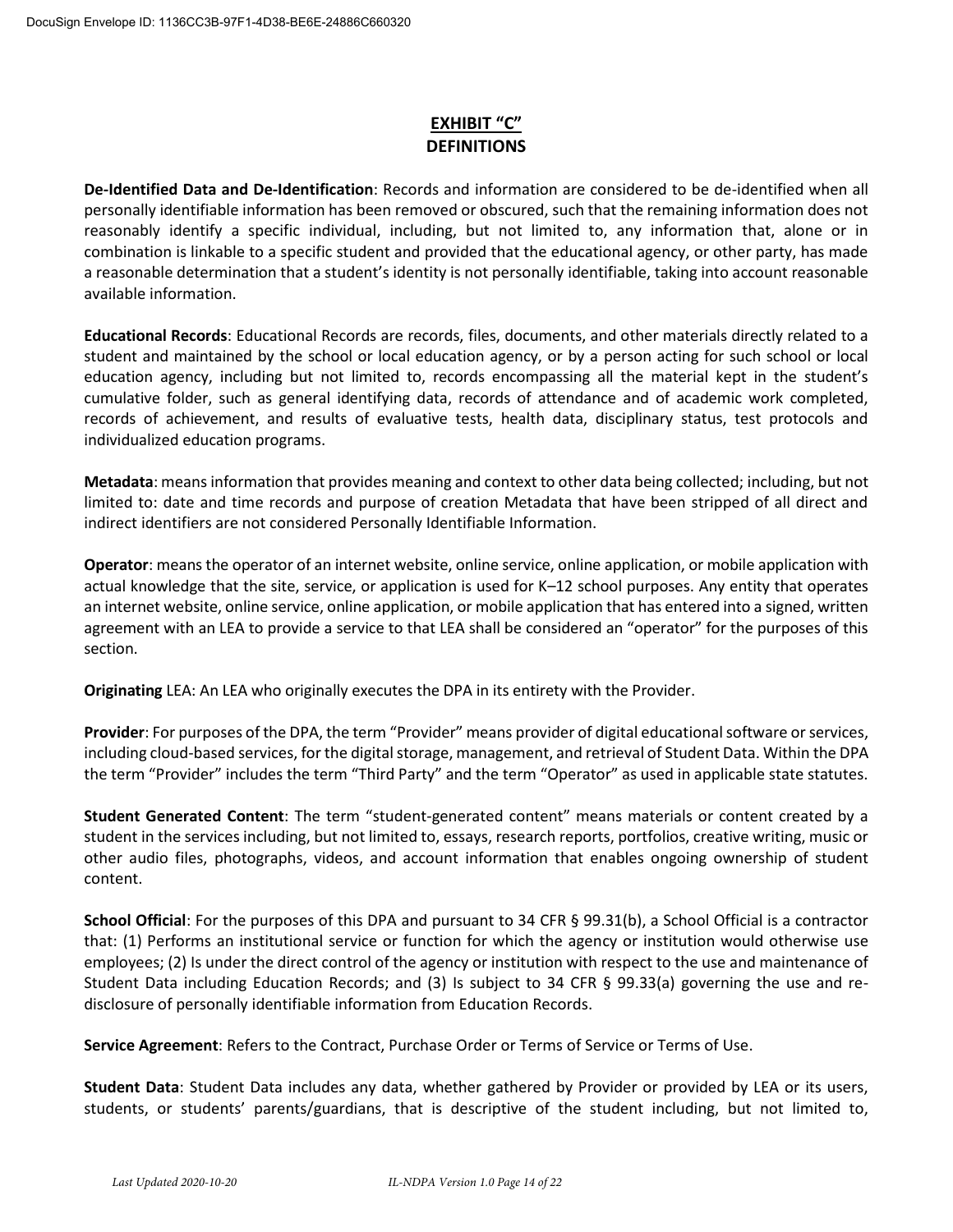information in the student's educational record or email, first and last name, birthdate, home or other physical address, telephone number, email address, or other information allowing physical or online contact, discipline records, videos, test results, special education data, juvenile dependency records, grades, evaluations, criminal records, medical records, health records, social security numbers, biometric information, disabilities, socioeconomic information, individual purchasing behavior or preferences, food purchases, political affiliations, religious information, text messages, documents, student identifiers, search activity, photos, voice recordings, geolocation information, parents' names, or any other information or identification number that would provide information about a specific student. Student Data includes Meta Data. Student Data further includes "personally identifiable information (PII)," as defined in 34 C.F.R. § 99.3 and as defined under any applicable state law. Student Data shall constitute Education Records for the purposes of this DPA, and for the purposes of federal, state, and local laws and regulations. Student Data as specified in **Exhibit "B"** is confirmed to be collected or processed by the Provider pursuant to the Services. Student Data shall not constitute that information that has been anonymized or de-identified, or anonymous usage data regarding a student's use of Provider's services.

**Subprocessor:** For the purposes of this DPA, the term "Subprocessor" (sometimes referred to as the "Subcontractor") means a party other than LEA or Provider, who Provider uses for data collection, analytics, storage, or other service to operate and/or improve its service, and who has access to Student Data.

**Subscribing LEA**: An LEA that was not party to the original Service Agreement and who accepts the Provider's General Offer of Privacy Terms.

**Targeted Advertising:** means presenting an advertisement to a student where the selection of the advertisement is based on Student Data or inferred over time from the usage of the operator's Internet web site, online service or mobile application by such student or the retention of such student's online activities or requests over time for the purpose of targeting subsequent advertisements. "Targeted advertising" does not include any advertising to a student on an Internet web site based on the content of the web page or in response to a student's response or request for information or feedback.

**Third Party**: The term "Third Party" means a provider of digital educational software or services, including cloudbased services, for the digital storage, management, and retrieval of Education Records and/or Student Data, as that term is used in some state statutes. However, for the purpose of this DPA, the term "Third Party" when used to indicate the provider of digital educational software or services is replaced by the term "Provider."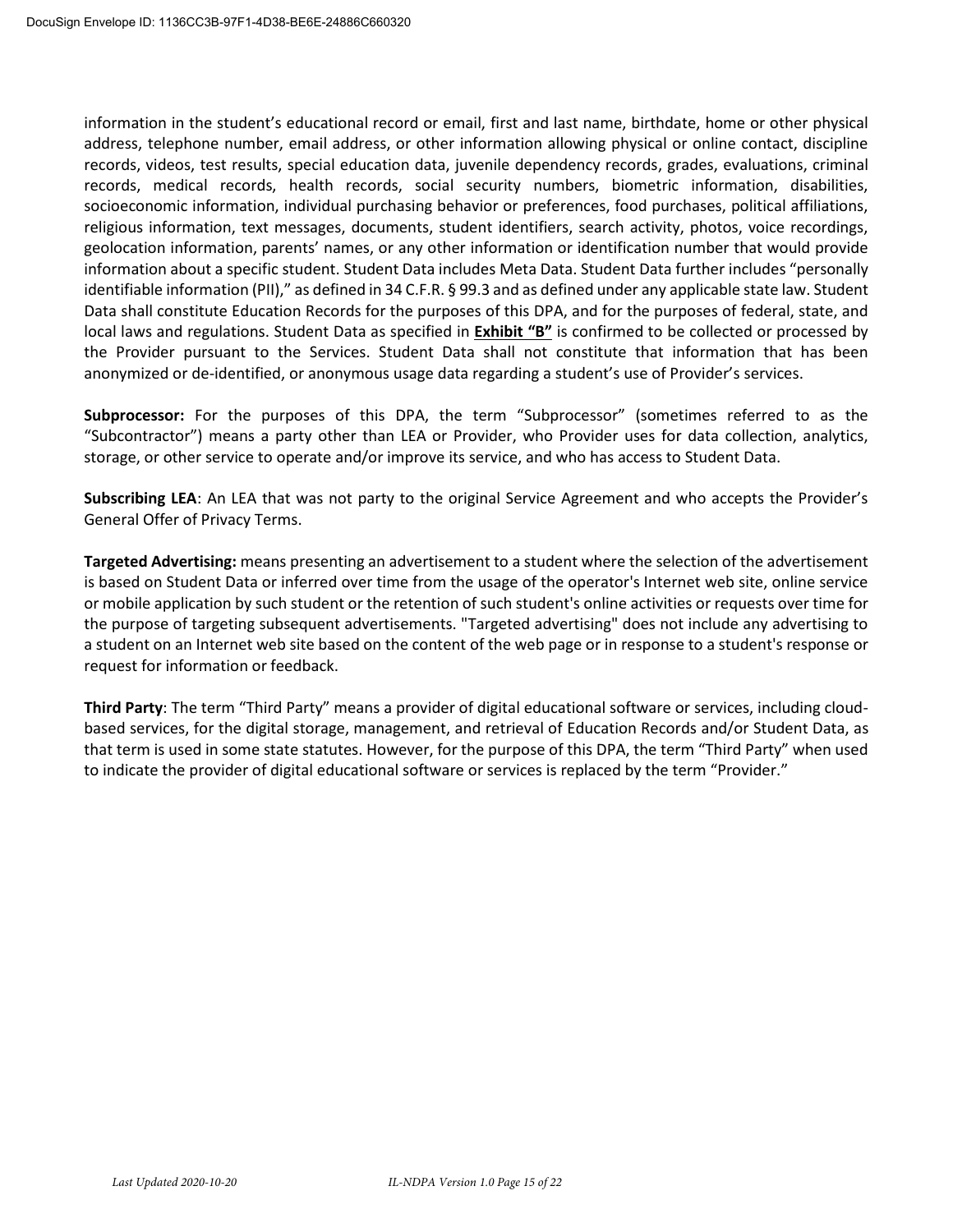# **EXHIBIT "D" DIRECTIVE FOR DISPOSITION OF DATA**

[**Insert Name of District or LEA**] Provider to dispose of data obtained by Provider pursuant to the terms of the Service Agreement between LEA and Provider. The terms of the Disposition are set forth below:

1. Extent of Disposition

\_\_\_\_\_ Disposition is partial. The categories of data to be disposed of are set forth below or are found in an attachment to this Directive:

[] Disposition is Complete. Disposition extends to all categories of data.

2. Nature of Disposition

Disposition shall be by destruction or deletion of data. Disposition shall be by a transfer of data. The data shall be transferred to the following site as follows:

- $[$
- 3. Schedule of Disposition

Data shall be disposed of by the following date:

\_\_\_\_\_\_\_\_\_\_\_\_\_\_\_\_\_\_\_\_\_\_\_\_\_\_\_\_\_\_\_\_\_\_\_\_\_\_\_\_

\_\_\_\_\_\_\_\_\_\_\_\_\_\_\_\_\_\_\_\_\_\_\_\_\_\_\_\_\_\_\_\_\_\_\_\_\_\_\_\_\_

\_\_\_\_\_ As soon as commercially practicable.

|  | Кv |  |  |
|--|----|--|--|
|--|----|--|--|

4. Signature

Authorized Representative of LEA

Date

5. Verification of Disposition of Data

Authorized Representative of Company

Date

\_\_\_\_\_\_\_\_\_\_\_\_\_

\_\_\_\_\_\_\_\_\_\_\_\_\_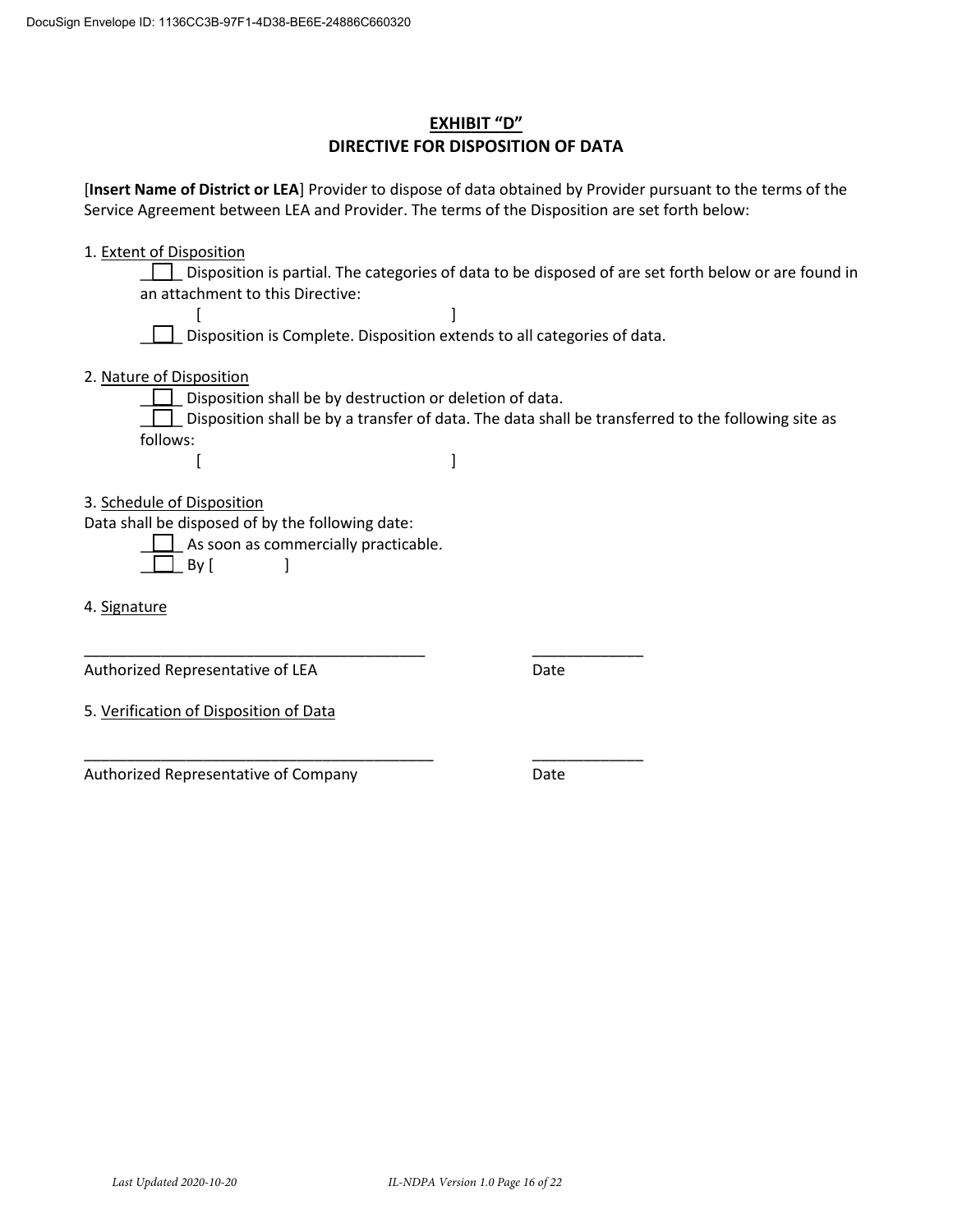# **EXHIBIT "E" GENERAL OFFER OF PRIVACY TERMS**

#### **1**. **Offer of Terms**

Provider offers the same privacy protections found in this DPA between it and [ Grayslake CHSD 127 ]("Originating LEA") which is dated [2/22/2021 ], to any other LEA ("Subscribing LEA") who accepts this General Offer of Privacy Terms ("General Offer") through its signature below. This General Offer shall extend only to privacy protections, and Provider's signature shall not necessarily bind Provider to other terms, such as price, term, or schedule of services, or to any other provision not addressed in this DPA. The Provider and the Subscribing LEA may also agree to change the data provided by Subscribing LEA to the Provider to suit the unique needs of the Subscribing LEA. The Provider may withdraw the General Offer in the event of: (1) a material change in the applicable privacy statues; (2) a material change in the services and products listed in the originating Service Agreement; or three (3) years after the date of Provider's signature to this Form. Subscribing LEAs should send the signed **Exhibit "E"** to Provider at the following email address: \_\_\_\_\_\_\_\_\_\_\_\_\_\_\_\_\_\_\_\_\_\_\_\_\_\_\_\_\_\_\_\_\_\_\_\_\_\_\_\_\_. procurement@newsela.com rovider offers the same privacy protections found in this DPA between it and [Crayslake CHSD 127<br>
Factor") which is diated [2/22/2021], to any other LEA ("Subscribing LEA") who accepts this General Offer shall extend<br>
orte

BY: \_\_\_\_\_\_\_\_\_\_\_\_\_\_\_\_\_\_\_\_\_\_\_\_\_\_\_\_\_\_\_\_\_\_\_\_\_\_\_\_\_\_\_\_\_\_\_\_\_\_\_\_\_\_\_\_\_Date: \_\_\_\_\_\_\_\_\_\_\_\_\_\_\_\_\_\_\_\_\_\_\_\_\_\_\_ 2/22/2021

Printed Name: \_\_\_\_\_\_\_\_\_\_\_\_\_\_\_\_\_\_\_\_\_\_\_\_\_\_\_\_\_\_\_\_\_\_\_Title/Position: \_\_\_\_\_\_\_\_\_\_\_\_\_\_\_\_\_\_\_\_\_\_\_\_\_\_\_\_\_\_\_\_ Chris Mezzatesta Chief Customer Officer

#### **2**. **Subscribing LEA**

A Subscribing LEA, by signing a separate Service Agreement with Provider, and by its signature below, accepts the General Offer of Privacy Terms. The Subscribing LEA and the Provider shall therefore be bound by the same terms of this DPA for the term of the DPA between the [Grayslake CHSD 12] and the Provider. \*\*PRIOR TO ITS EFFECTIVENESS, SUBSCRIBING LEA MUST DELIVER NOTICE OF ACCEPTANCE TO PROVIDER PURSUANT TO ARTICLE VII, SECTION 5. \*\*

| BY:                               |  |  |  |  |
|-----------------------------------|--|--|--|--|
|                                   |  |  |  |  |
|                                   |  |  |  |  |
|                                   |  |  |  |  |
| DESIGNATED REPRESENTATIVE OF LEA: |  |  |  |  |
| Name:                             |  |  |  |  |
| Title:                            |  |  |  |  |
| Address:                          |  |  |  |  |
| Telephone Number:                 |  |  |  |  |
| Email:                            |  |  |  |  |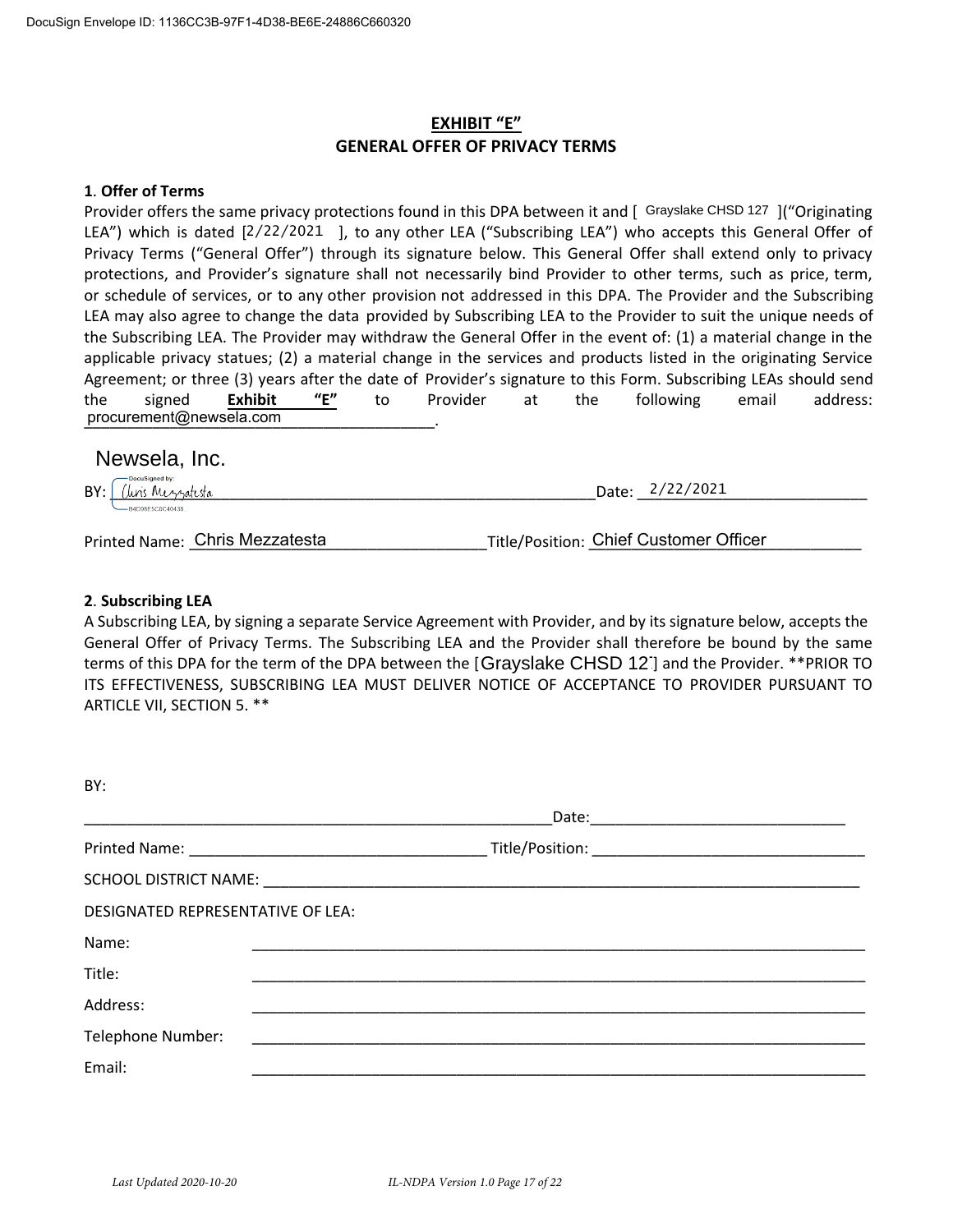# **EXHIBIT "F" DATA SECURITY REQUIREMENTS**

### **Adequate Cybersecurity Frameworks 2/24/2020**

The Education Security and Privacy Exchange ("Edspex") works in partnership with the Student Data Privacy Consortium and industry leaders to maintain a list of known and credible cybersecurity frameworks which can protect digital learning ecosystems chosen based on a set of guiding cybersecurity principles\* ("Cybersecurity Frameworks") that may be utilized by Provider .

| <b>MAINTAINING ORGANIZATION/GROUP</b>                                                   | <b>FRAMEWORK(S)</b>                                                                                                                  |
|-----------------------------------------------------------------------------------------|--------------------------------------------------------------------------------------------------------------------------------------|
| National Institute of Standards and<br>Technology                                       | NIST Cybersecurity Framework Version 1.1                                                                                             |
| National Institute of Standards and<br>Technology                                       | NIST SP 800-53, Cybersecurity Framework for<br>Improving Critical Infrastructure Cybersecurity<br>(CSF), Special Publication 800-171 |
| International Standards Organization                                                    | Information technology - Security techniques<br>- Information security management systems<br>(ISO 27000 series)                      |
| Secure Controls Framework Council, LLC                                                  | Security Controls Framework (SCF)                                                                                                    |
| Center for Internet Security                                                            | CIS Critical Security Controls (CSC, CIS Top 20)                                                                                     |
| Office of the Under Secretary of Defense for<br>Acquisition and Sustainment (OUSD(A&S)) | <b>Cybersecurity Maturity Model Certification</b><br>(CMMC, ~FAR/DFAR)                                                               |

Cybersecurity Frameworks

*Please visit http://www.edspex.org for further details about the noted frameworks.*

\*Cybersecurity Principles used to choose the Cybersecurity Frameworks are located here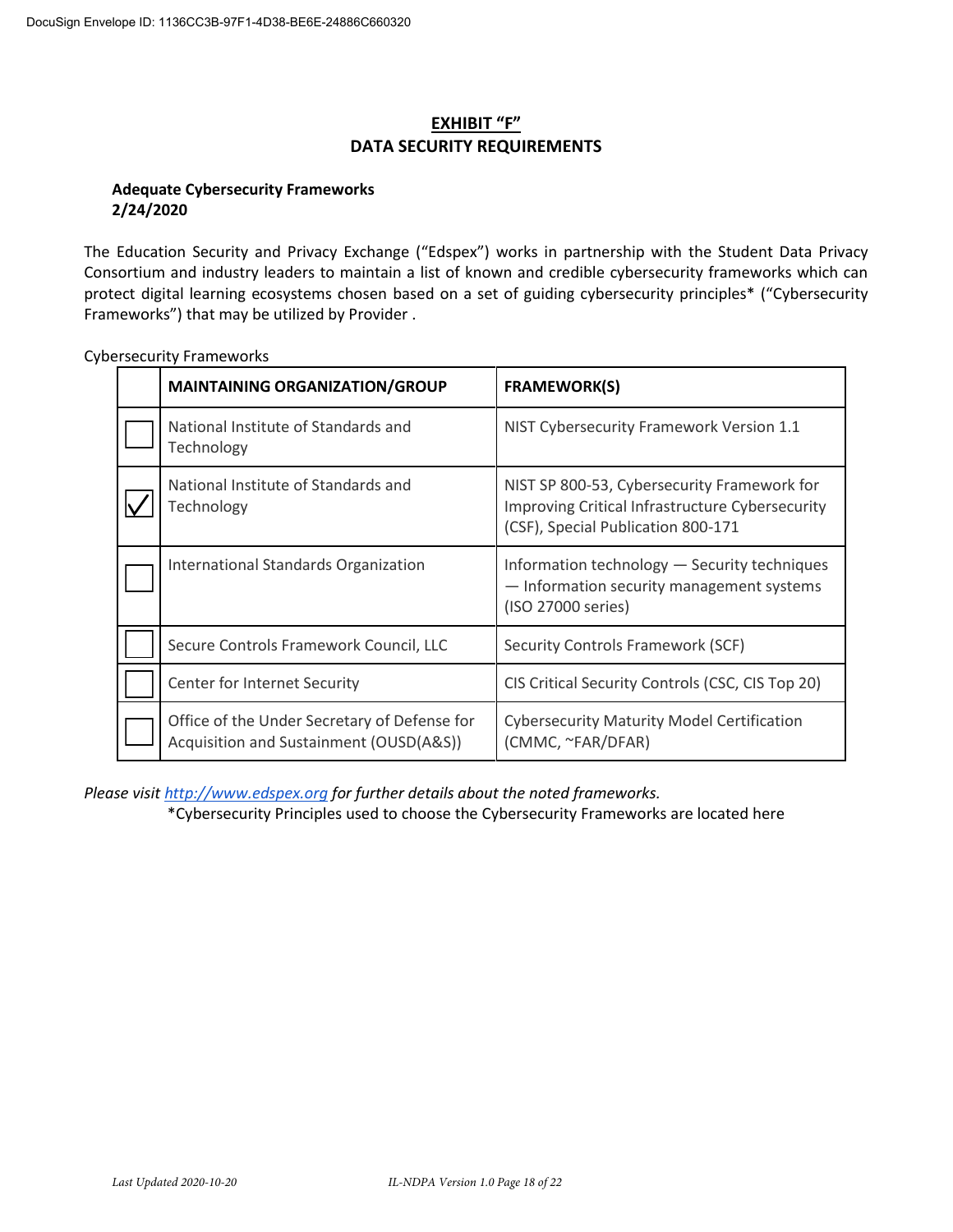### **EXHIBIT "G" – Supplemental SDPC State Terms for Illinois** Version 1.0

This **Exhibit G**, Supplemental SDPC State Terms for Illinois ("Supplemental State Terms"), effective simultaneously with the attached Student Data Privacy Agreement ("DPA") by and between (the "Local Education Agency" or "LEA") and (the "Provider"), is incorporated in the attached DPA and amends the DPA (and all supplemental terms and conditions and policies applicable to the DPA) as follows: Grayslake CHSD 127 Newsela, Inc.

1. **Compliance with Illinois Privacy Laws**. In performing their respective obligations under the Agreement, the LEA and the Provider shall comply with all Illinois laws and regulations pertaining to student data privacy and confidentiality, including but not limited to the Illinois School Student Records Act ("ISSRA"), 105 ILCS 10/, Mental Health and Developmental Disabilities Confidentiality Act ("MHDDCA"), 740 ILCS 110/, Student Online Personal Protection Act ("SOPPA"), 105 ILCS 85/, Identity Protection Act ("IPA"), 5 ILCS 179/, and Personal Information Protection Act ("PIPA"), 815 ILCS 530/.

2. **Definition of "Student Data."** In addition to the definition set forth in **Exhibit C**, Student Data includes any and all "covered information," as that term is defined in Section 5 of SOPPA (105 ILCS 85/5), and Student Data shall constitute "school student records" as that term is defined in Section 2 of ISSRA (105 ILCS 10/2(d)).

3. **School Official Designation.** Pursuant to Article I, Paragraph 1 of the DPA Standard Clauses, and in accordance with FERPA, ISSRA and SOPPA, in performing its obligations under the DPA, the Provider is acting as a school official with legitimate educational interest; is performing an institutional service or function for which the LEA would otherwise use its own employees; is under the direct control of the LEA with respect to the use and maintenance of Student Data; and is using Student Data only for an authorized purpose.

4. **Limitations on Re-Disclosure.** The Provider shall not re-disclose Student Data to any Third Party or affiliate without the express written permission of the LEA or pursuant to court order, unless such disclosure is otherwise permitted under SOPPA, ISSRA, FERPA, and MHDDCA. In the event a Third Party, including law enforcement or a government entity, contacts the Provider with a request or subpoena for Student Data in the possession of the Provider, the Provider shall redirect the Third Party to seek the data directly from the LEA. In the event the Provider is compelled to produce Student Data to a Third Party in compliance with a court order, Provider shall notify the LEA at least five (5) school days in advance of the court ordered disclosure and, upon request, provide the LEA with a copy of the court order requiring such disclosure.

5. **Notices.** Any notice delivered pursuant to the DPA shall be deemed effective, as applicable, upon receipt as evidenced by the date of transmission indicated on the transmission material, if by e-mail; or four (4) days after mailing, if by first-class mail, postage prepaid.

6. **Parent Right to Access and Challenge Student Data.** The LEA shall establish reasonable procedures pursuant to which a parent, as that term is defined in 105 ILCS 10/2(g), may inspect and/or copy Student Data and/or challenge the accuracy, relevance or propriety of Student Data, pursuant to Sections 5 and 7 of ISSRA (105 ILCS 10/5; 105 ILCS 10/7) and Section 33 of SOPPA (105 ILCS 85/33). The Provider shall respond to any request by the LEA for Student Data in the possession of the Provider, for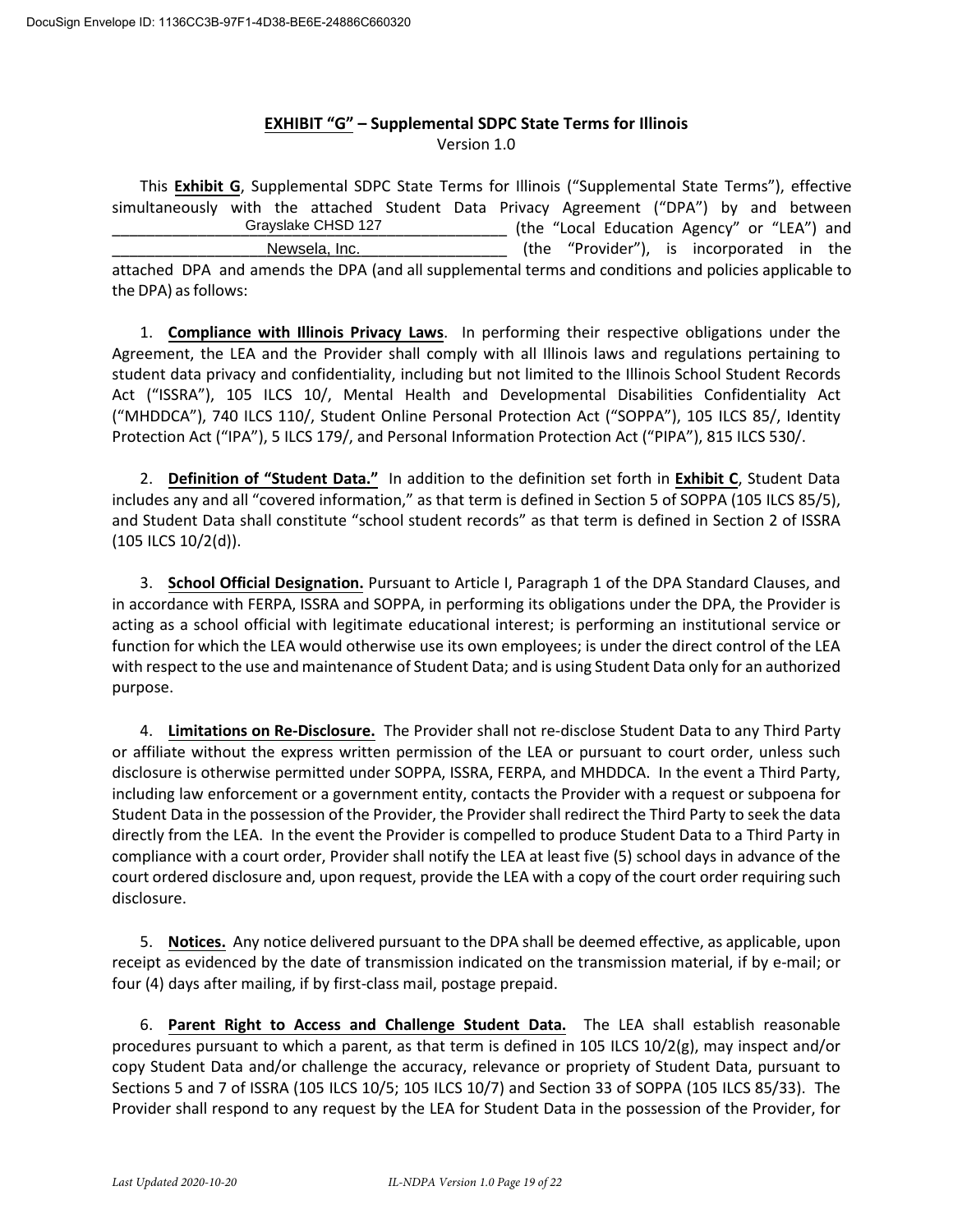purposes of affording a parent an opportunity to inspect and/or copy the Student Data, no later than 10 business days from the date of the request. In the event that a parent contacts the Provider directly to inspect and/or copy Student Data, the Provider shall refer the parent to the LEA, which shall follow the necessary and proper procedures regarding the requested Student Data.

7. **Corrections to Factual Inaccuracies.** In the event that the LEA determines that the Provider is maintaining Student Data that contains a factual inaccuracy, the LEA shall notify the Provider of the factual inaccuracy and the correction to be made. No later than 90 calendar days after receiving the notice of the factual inaccuracy, the Provider shall correct the factual inaccuracy and shall provide written confirmation of the correction to the LEA.

8. **Security Standards.** The Provider shall implement and maintain commercially reasonable security procedures and practices that otherwise meet or exceed industry standards designed to protect Student Data from unauthorized access, destruction, use, modification, or disclosure, including but not limited to the unauthorized acquisition of computerized data that compromises the security, confidentiality, or integrity of the Student Data (a "Security Breach"). For purposes of the DPA and this **Exhibit G**, "Security Breach" does not include the good faith acquisition of Student Data by an employee or agent of the Provider or LEA for a legitimate purpose of the Provider or LEA, so long as the Student Data is used solely for purposes permitted by SOPPA and other applicable law, and so long as the Student Data is restricted from further unauthorized disclosure.

9. **Security Breach Notification**. In addition to the information enumerated in Article V, Section 4(1) of the DPA Standard Clauses, any Security Breach notification provided by the Provider to the LEA shall include:

- a. A list of the students whose Student Data was involved in or is reasonably believed to have been involved in the breach, if known; and
- b. The name and contact information for an employee of the Provider whom parents may contact to inquire about the breach.

10. **Reimbursement of Expenses Associated with Security Breach.** In the event of a Security Breach that is attributable to the Provider, the Provider shall reimburse and indemnify the LEA for any and all costs and expenses that the LEA incurs in investigating and remediating the Security Breach, including but not limited to costs and expenses associated with:

- a. Providing notification to the parents of those students whose Student Data was compromised and regulatory agencies or other entities as required by law or contract;
- b. Providing credit monitoring to those students whose Student Data was exposed in a manner during the Security Breach that a reasonable person would believe may impact the student's credit or financial security;
- c. Legal fees, audit costs, fines, and any other fees or damages imposed against the LEA as a result of the security breach; and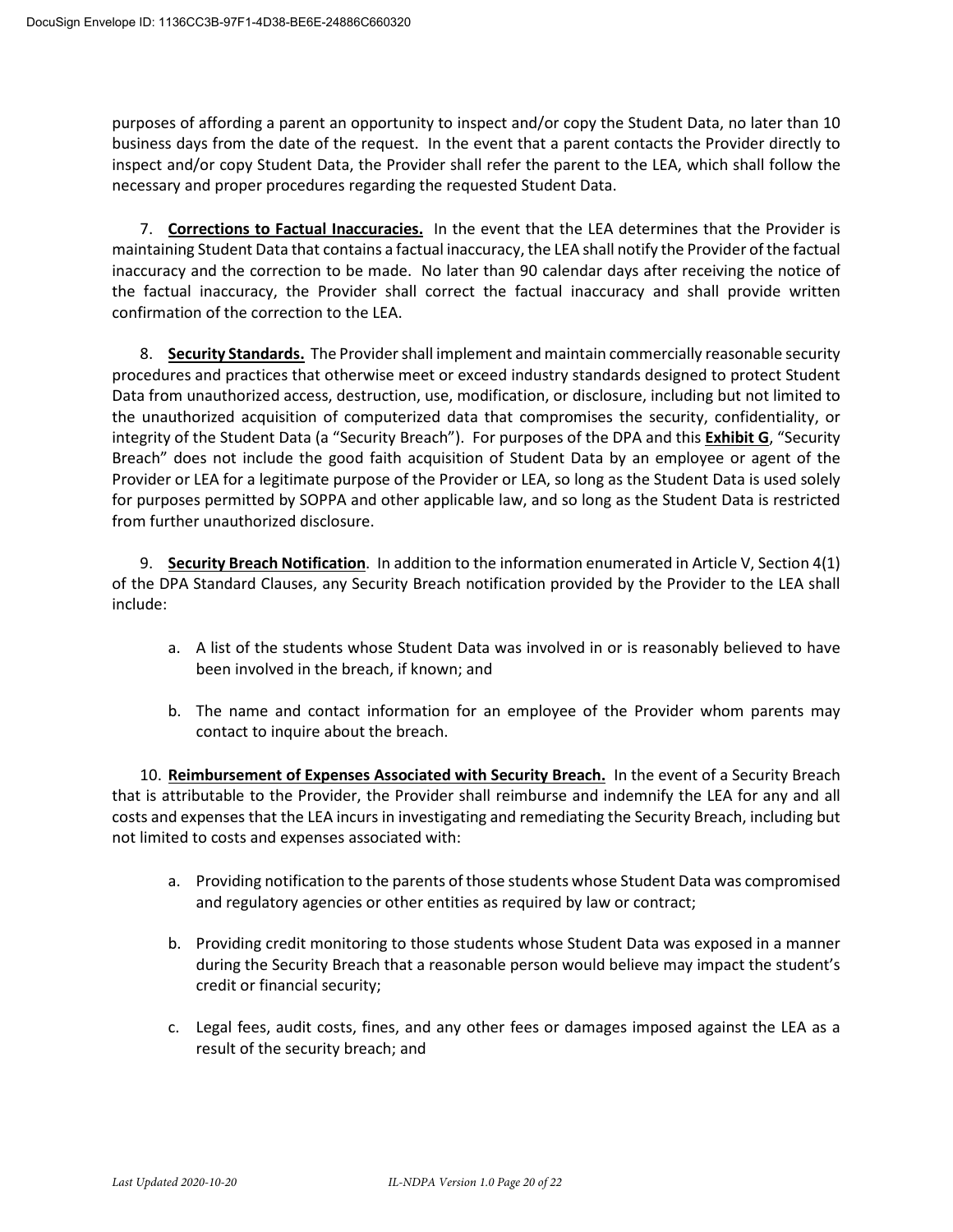d. Providing any other notifications or fulfilling any other requirements adopted by the Illinois State Board of Education or under other State or federal laws.

11. **Transfer or Deletion of Student Data.** The Provider shall review, on an annual basis, whether the Student Data it has received pursuant to the DPA continues to be needed for the purpose(s) of the DPA. If any of the Student Data is no longer needed for purposes of the DPA, the Provider must delete such unnecessary Student Data or transfer to the LEA such unnecessary Student Data. The Provider shall effectuate such transfer or deletion of Student Data and provide written confirmation of said transfer or deletion to the LEA within thirty (30) calendar days of the operator becoming aware that the Student Data is no longer needed for purposes of the DPA.

If the LEA receives a request from a parent, as that term is defined in 105 ILCS 10/2(g), that Student Data being held by the Provider be deleted, the LEA shall determine whether the requested deletion would violate State and/or federal records laws. In the event such deletion would not violate State or federal records laws, the LEA shall forward the request for deletion to the Provider. The Provider shall comply with the request and delete the Student Data within a reasonable time period after receiving the request.

12. **Public Posting of DPA.** Pursuant to SOPPA, the LEA shall publish on its website a copy of the DPA between the Provider and the LEA, including this **Exhibit G**.

13. **Subcontractors.** By no later than (5) business days after the date of execution of the DPA, the Provider shall provide the LEA with a list of any subcontractors to whom Student Data may be disclosed or a link to a page on the Provider's website that clearly lists any and all subcontractors to whom Student Data may be disclosed. This list shall, at a minimum, be updated and provided to the LEA by the beginning of each fiscal year (July 1) and at the beginning of each calendar year (January 1).